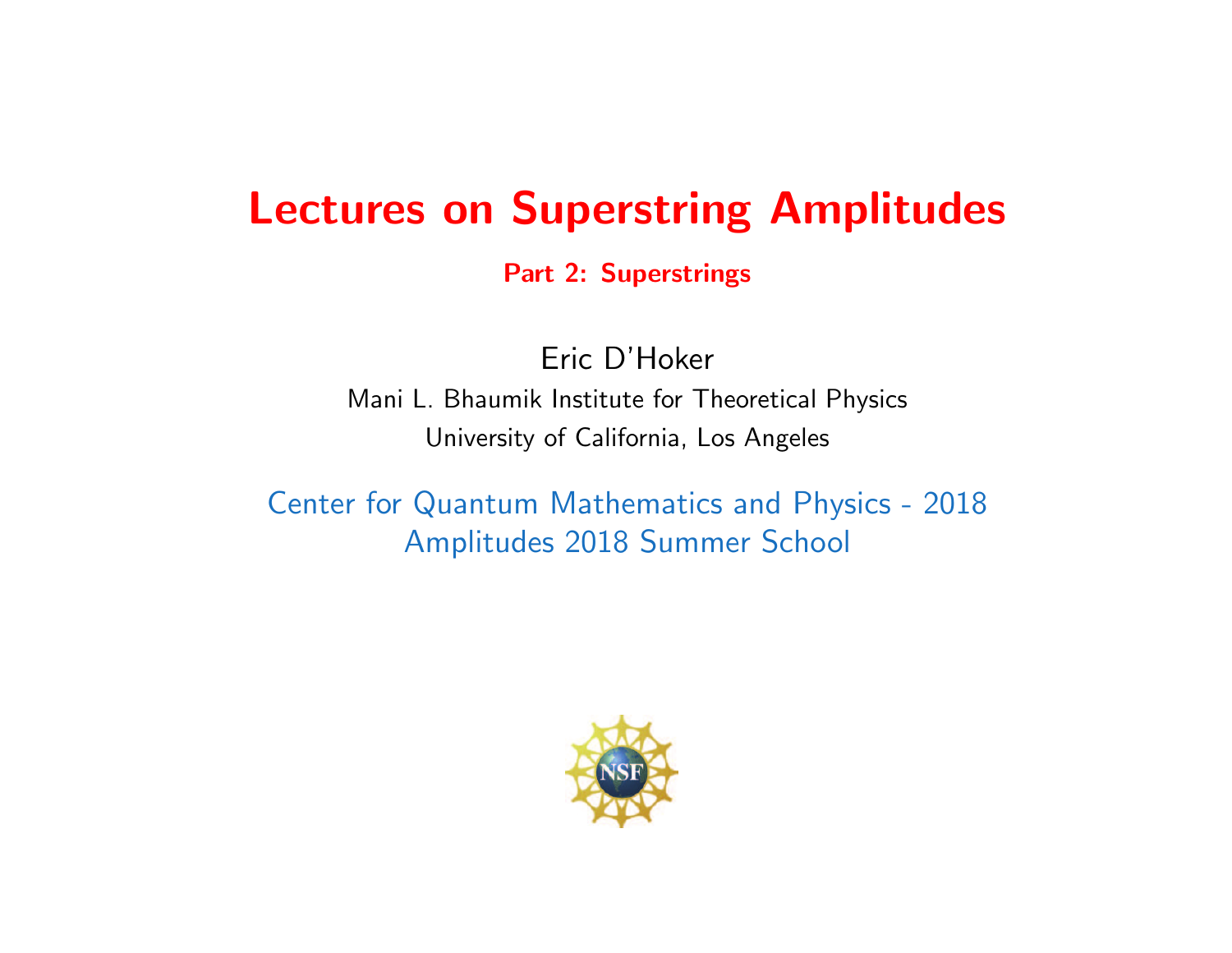## Superstring Perturbation Theory

- Theory of fluctuating random surfaces (closed strings shown)
	- governed by topological expansion in the genus h weighed by  $g_s^{2h-2}$



- Bosonic string
	- unstable with closed string tachyon
	- Nature has fermions !
- Superstrings generalize bosonic string
	- they have fermions
	- no tachyon
	- supersymmetry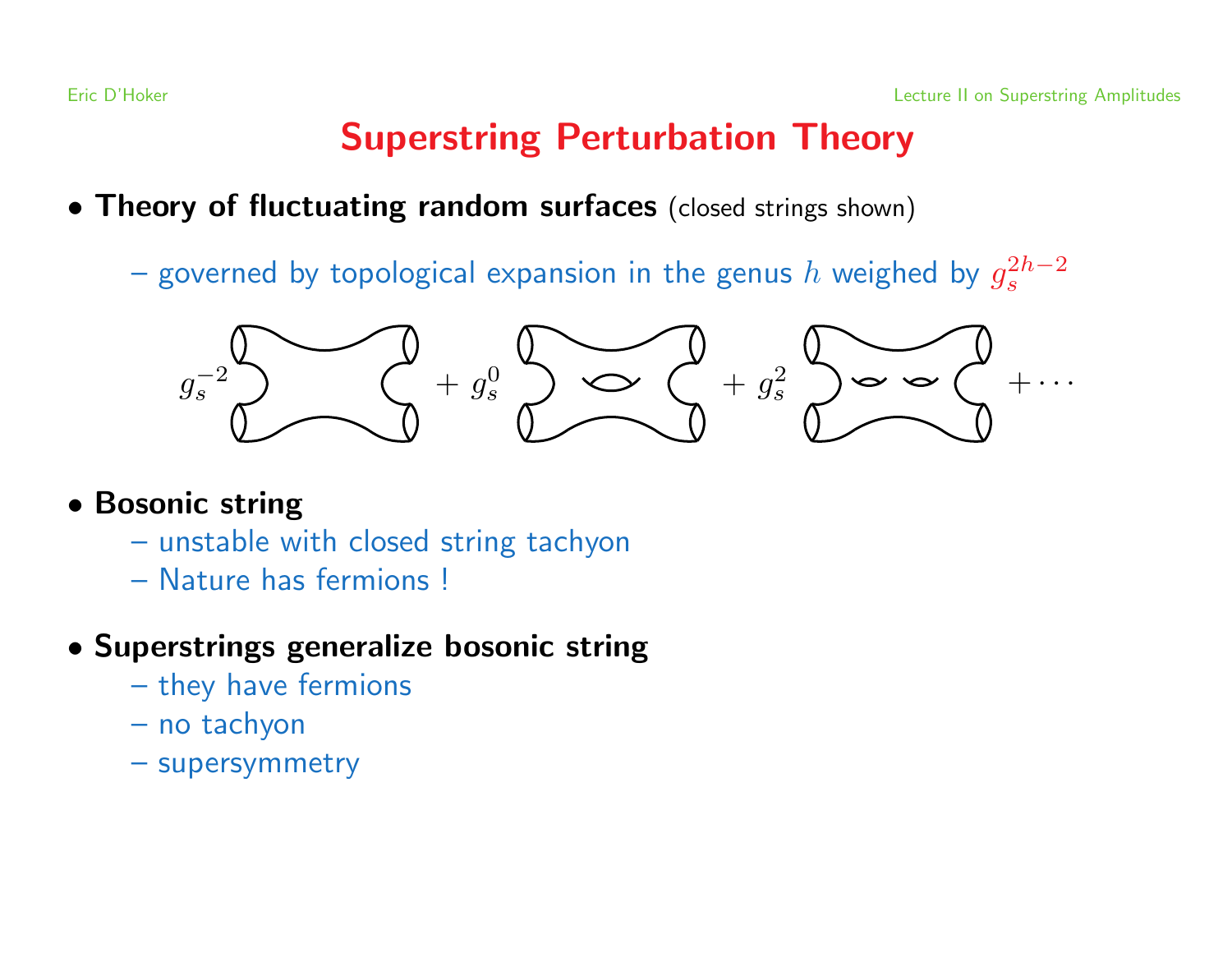## Approaches to Superstring Perturbation Theory

#### • Goal is to obtain superstring amplitudes at all genera

- Ramond-Neveu-Schwarz formulation of fermionic strings; w/ Gliozzi-Scherk-Olive projection to supersymmetric spectrum;
- Green-Schwarz space-time supersymmetric formulation;
- Mandelstam light-cone formulation;
- String field theory;
- Topological string theory;
- Berkovits pure spinor formulation.
- Different perturbative superstring theories (in <sup>10</sup> dimensions)
	- Type I open & closed, orientable & non-orientable, D-branes
	- Type IIA,B closed orientable, D-branes
	- Heterotic closed orientable  $E_8 \times E_8$ ,  $Spin(32/\mathbb{Z}_2)$
- Here: RNS formulation, closed orientable superstrings, dimension 10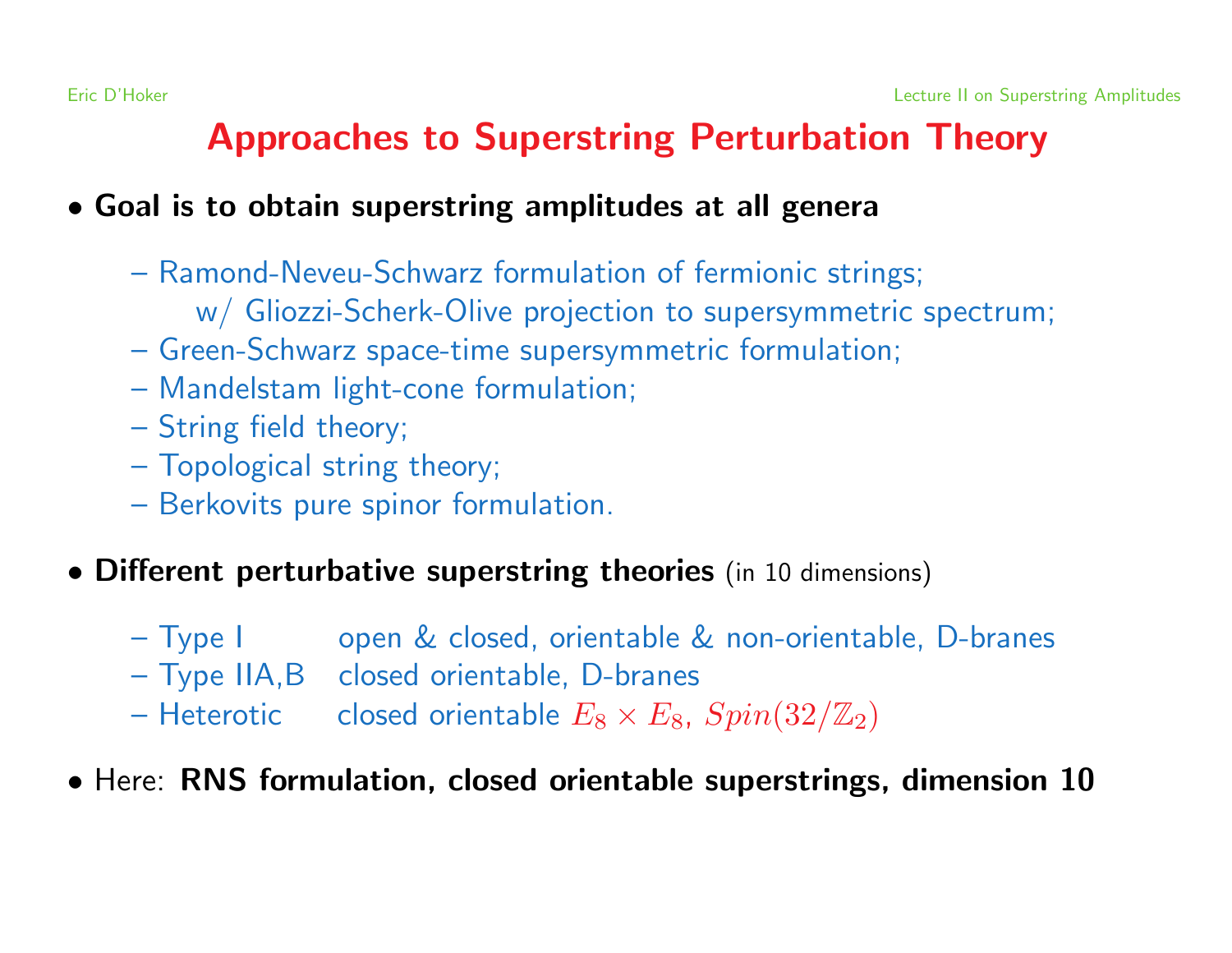## Genus-zero four-graviton superstring amplitude

#### • Kinematics of the four-graviton amplitude

- momenta of gravitons  $k_i^{\mu}$  are conserved  $\sum_i k_i^{\mu} = 0$
- choose basis of factorized polarization tensors  $\varepsilon_i^{\mu\nu} = \varepsilon_i^{\mu} \tilde{\varepsilon}_{i}^{\nu}$
- masslessness  $k_i^2 = 0$  and transversality  $k_i^{\mu} \varepsilon_i^{\mu} = k_i^{\mu} \tilde{\varepsilon}_i^{\mu} = 0$  for  $i = 1, 2, 3, 4$
- kinematic invariants  $s = s_{12} = s_{34}, t = s_{14} = s_{23}, u = s_{13} = s_{24}$

$$
s_{ij} = -\alpha'(k_i + k_j)^2/4
$$

• Tree-level four-graviton amplitude is given by

$$
\mathcal{A}^{(0)}(\varepsilon_i, \tilde{\varepsilon}_i, k_i) = \frac{1}{g_s^2} \times \mathcal{K}\tilde{\mathcal{K}} \times \frac{1}{stu} \frac{\Gamma(1-s)\Gamma(1-t)\Gamma(1-u)}{\Gamma(1+s)\Gamma(1+t)\Gamma(1+u)}
$$
  
– Kinematical factor  $\mathcal{K}$  given in terms of  $f_i^{\mu\nu} = k_i^{\mu} \varepsilon_i^{\nu} - k_i^{\nu} \varepsilon_i^{\mu}$  by

$$
\mathcal{K} = (f_1 f_2)(f_3 f_4) + (f_1 f_3)(f_2 f_4) + (f_1 f_4)(f_2 f_3) \n-4(f_1 f_2 f_3 f_4) - 4(f_1 f_2 f_4 f_3) - 4(f_1 f_3 f_2 f_4)
$$

- for  $\tilde{\mathcal{K}}$  replace  $\varepsilon_i$  by  $\tilde{\varepsilon}_i$
- Equivalently,  $K \times \tilde{K} = \mathcal{R}^4$  with  $\mathcal R$  the linearized Weyl tensor
- String duality: symmetric in  $s, t, u$
- Poles in each channel, at  $s, t, u = 0, 1, 2, \cdots$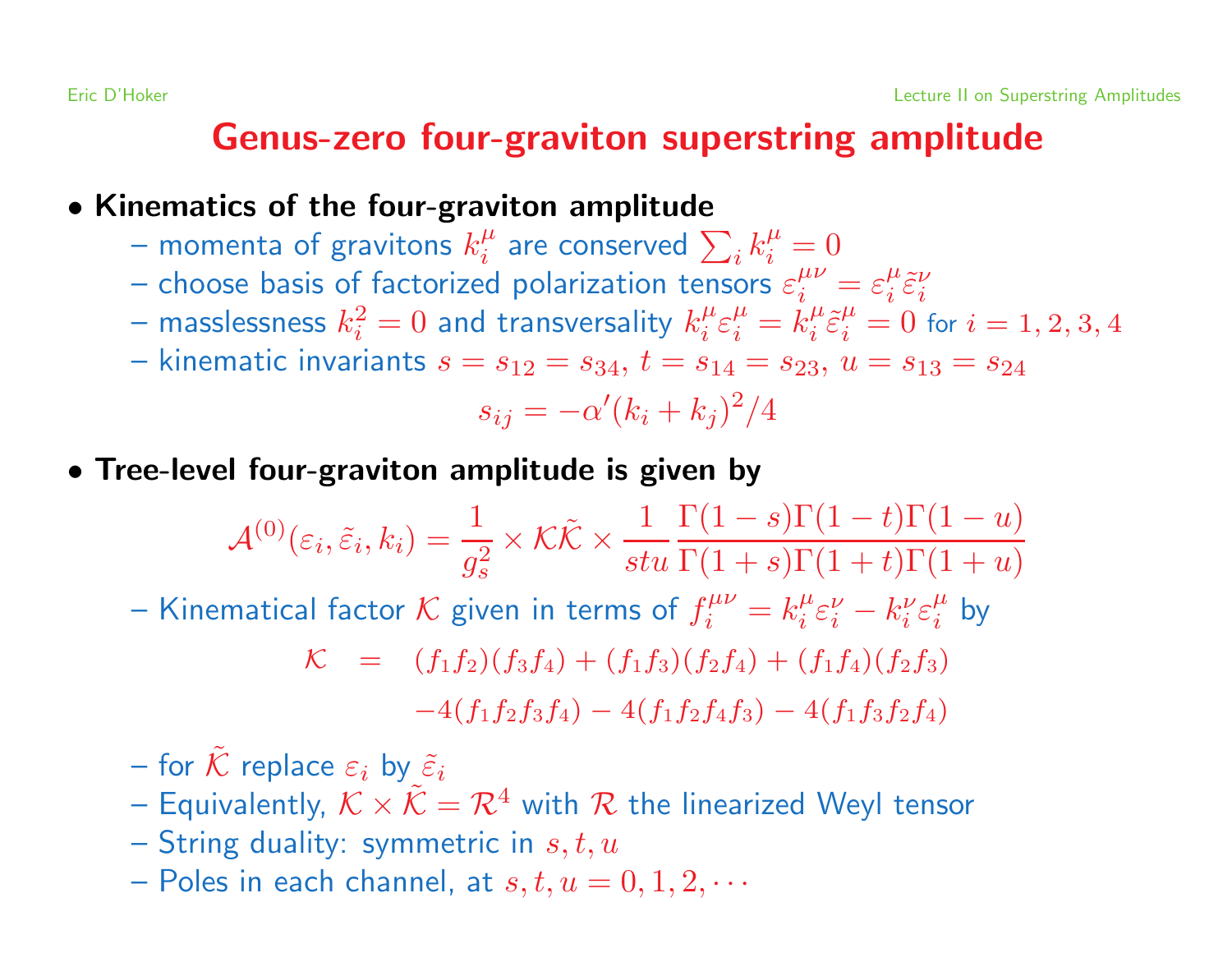## Genus-one four-graviton superstring amplitude

• Type II four-graviton amplitude to one-loop order (Green, Schwarz 1982)

$$
\mathcal{A}^{(1)}(\varepsilon_i, \tilde{\varepsilon}_i, k_i) = \mathcal{R}^4 \int_{\mathcal{M}_1} \frac{d^2 \tau}{(\text{Im}\,\tau)^2} \mathcal{B}^{(1)}(s_{ij}|\tau)
$$

– Partial amplitude  $\mathcal{B}^{(1)}$  is a modular function in  $\tau \in \mathcal{M}_1 = \mathcal{H}_1/SL(2,\mathbb{Z})$ 

$$
\mathcal{B}^{(1)}(s_{ij}|\tau) = \int_{\Sigma^4} \prod_{i=1}^4 \frac{d^2 z_i}{\text{Im}\,\tau} \exp\left(\sum_{i < j} s_{ij} \, G(z_i - z_j|\tau)\right)
$$

- $-G(z|\tau)$  is the scalar Green function on the torus  $\Sigma$  of modulus  $\tau$ .
- Analogous formulas for Heterotic strings and more external states.

#### • Singularity structure

- For fixed  $\tau$  integrations over  $\Sigma$  produce poles in  $\mathcal{B}^{(1)}$  at positive integers  $s_{ij}$ .
- The integral over  $\tau$  converges absolutely only for  $\text{Re}(s_{ij}) = 0$ .
- Analytic continuation to  $s_{ij} \in \mathbb{C}$  via decomposition of  $\mathcal{M}_1$ .
- Branch cuts in  $s_{ij}$  starting at integers  $\geq 0$  are produced by  $\tau \to i\infty$  region.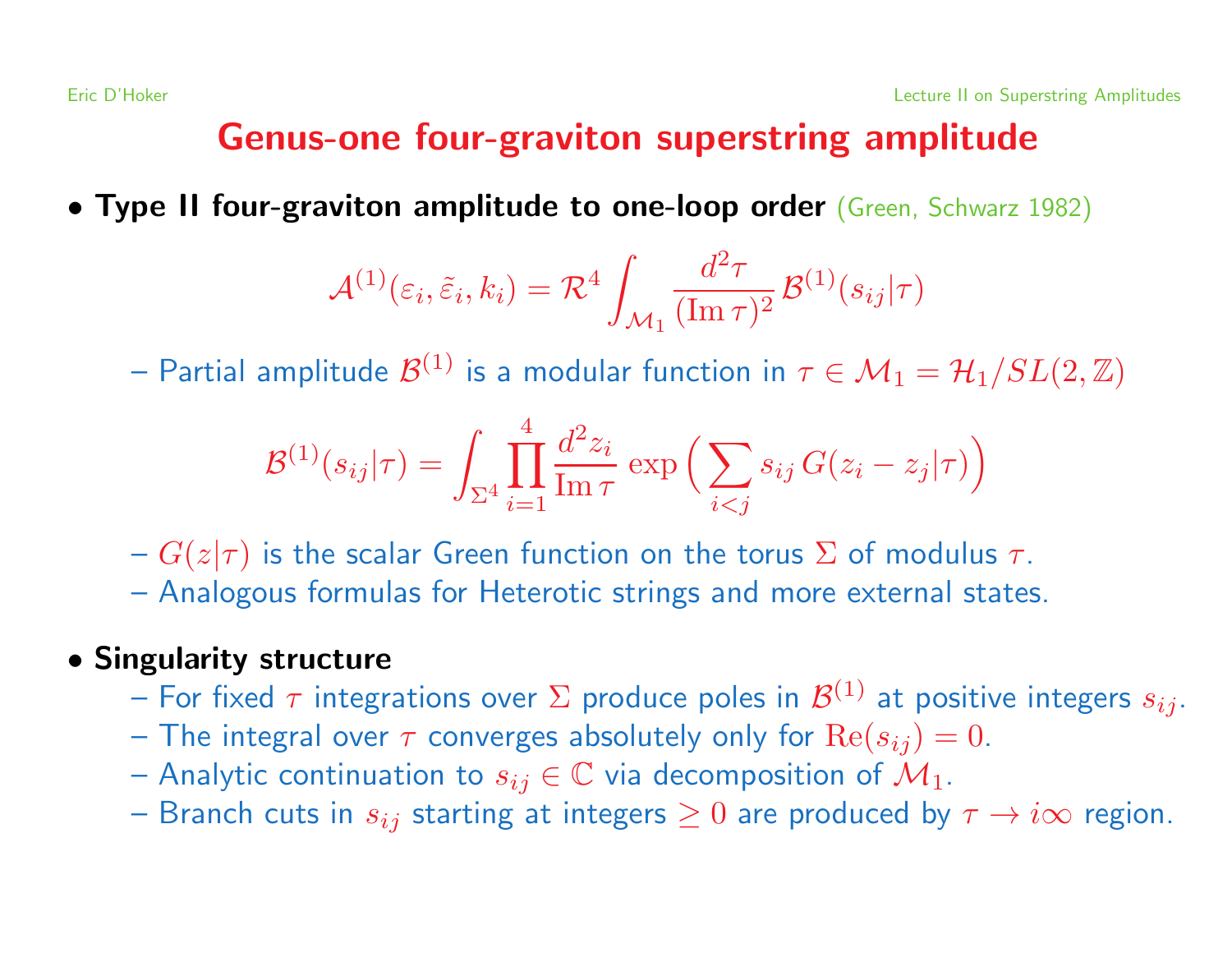4

### Loop momenta

• Loop momenta may be exposed

- Choose a canonical basis of homology cycles  $\mathfrak{A}, \mathfrak{B}$ .
- Choose loop momentum p flowing through the cycle  $\mathfrak{A}$ ,

$$
\int_{\mathcal{M}_1} \frac{d^2 \tau}{(\operatorname{Im} \tau)^2} \mathcal{B}^{(1)}(s_{ij}|\tau) = \int_{\mathbb{R}^{10}} d^{10}p \int_{\mathcal{M}_1} \int_{\Sigma^4} \left| \mathcal{F}(z_i, k_i, p|\tau) \right|^2
$$

• Chiral amplitude  $\mathcal F$  is locally holomorphic in  $\tau$  and  $z_i$ 

$$
\mathcal{F}(z_i, k_i, p|\tau) = e^{i\pi\tau p^2 + 2\pi i p \sum_i k_i z_i} \prod_{i < j} \vartheta_1(z_i - z_j|\tau)^{-s_{ij}} d\tau \prod_{i=1}^4 dz_i
$$

– at the cost of non-trivial monodromy

$$
\mathcal{F}(z_i + \delta_{i,\ell} \mathfrak{A}, k_i, p | \tau) = e^{2\pi i k_{\ell} \cdot p} \mathcal{F}(z_i, k_i, p | \tau)
$$
  

$$
\mathcal{F}(z_i + \delta_{i,\ell} \mathfrak{B}, k_i, p | \tau) = \mathcal{F}(z_i, k_i, p + k_{\ell} | \tau)
$$

- Modular invariance of  $A^{(1)}$  guarantees independence of choices.
- Hermitian pairing of  $\mathcal F$  and  $\bar{\mathcal F}$  is familiar from 2-d CFT where loop momentum p labels conformal blocks of 10 copies of  $c = 1$ .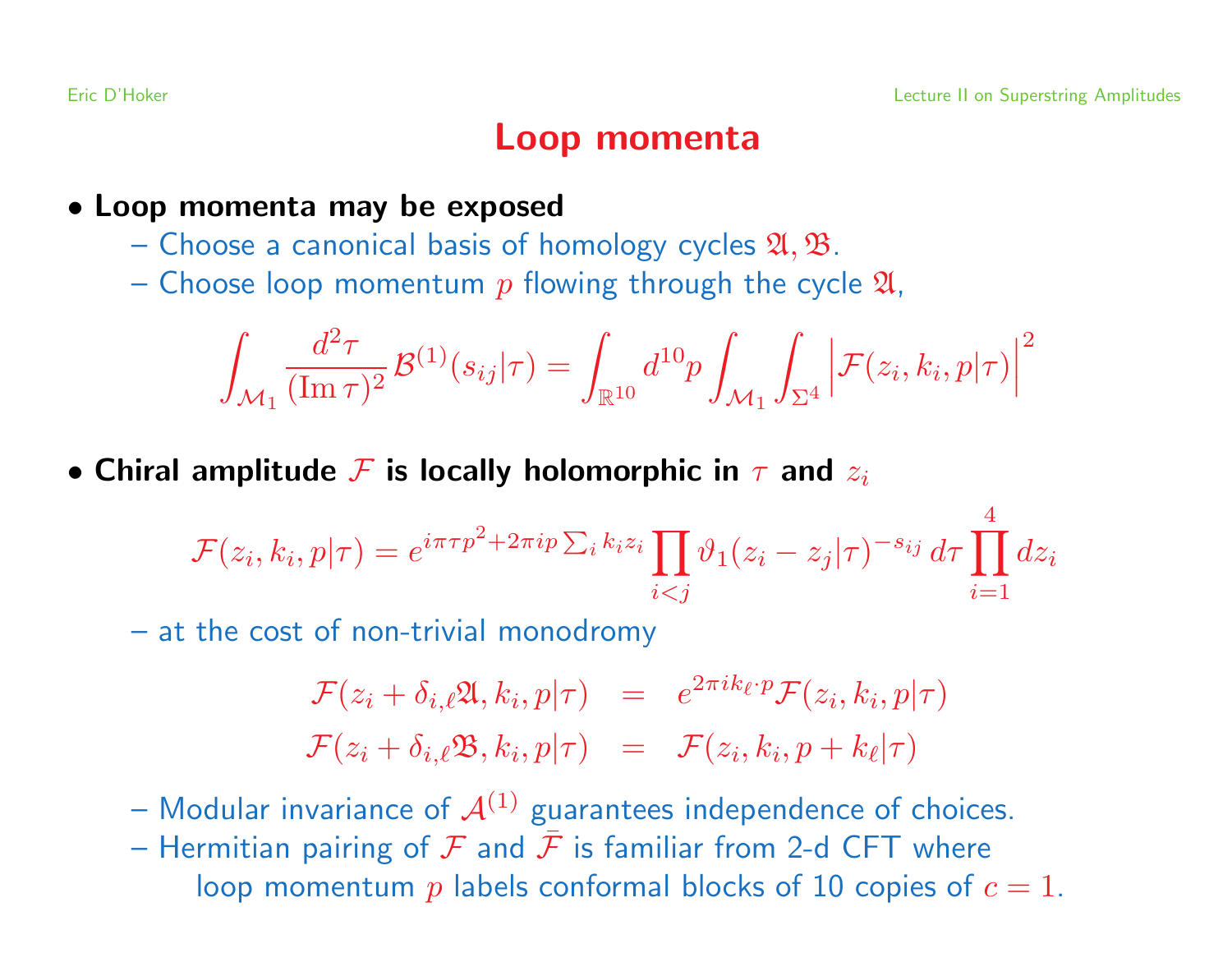## UV-finiteness

- Thanks to modular invariance, all string amplitudes are UV-finite
	- shown for the closed bosonic string at genus one (Shapiro 1972)
	- holds for all modular invariant superstrings to all loops (i.e. all genera)
- For genus-one: All chiral amplitudes have <sup>a</sup> universal factor

 $\mathcal{F}(z_i, \varepsilon_i, k_i, p_I|\tau) = e^{i\pi p^{\mu} \tau p^{\mu}} \times \cdots$ 

– Modular invariance allows one to choose a fundamental domain where  $\text{Im}(\tau)$  bounded from below

 $\mathcal{H}_1/SL(2,\mathbb{Z}) = \{ \tau \in \mathbb{C}, \text{Im}(\tau) > 0, |\tau| \geq 1, |\text{Re}(\tau)| \leq \frac{1}{2} \}$ 

– Analogous, more complicated, choices to higher genus

- $\Rightarrow$  Uniform Gaussian suppression at large loop momenta
- ⇒ UV finiteness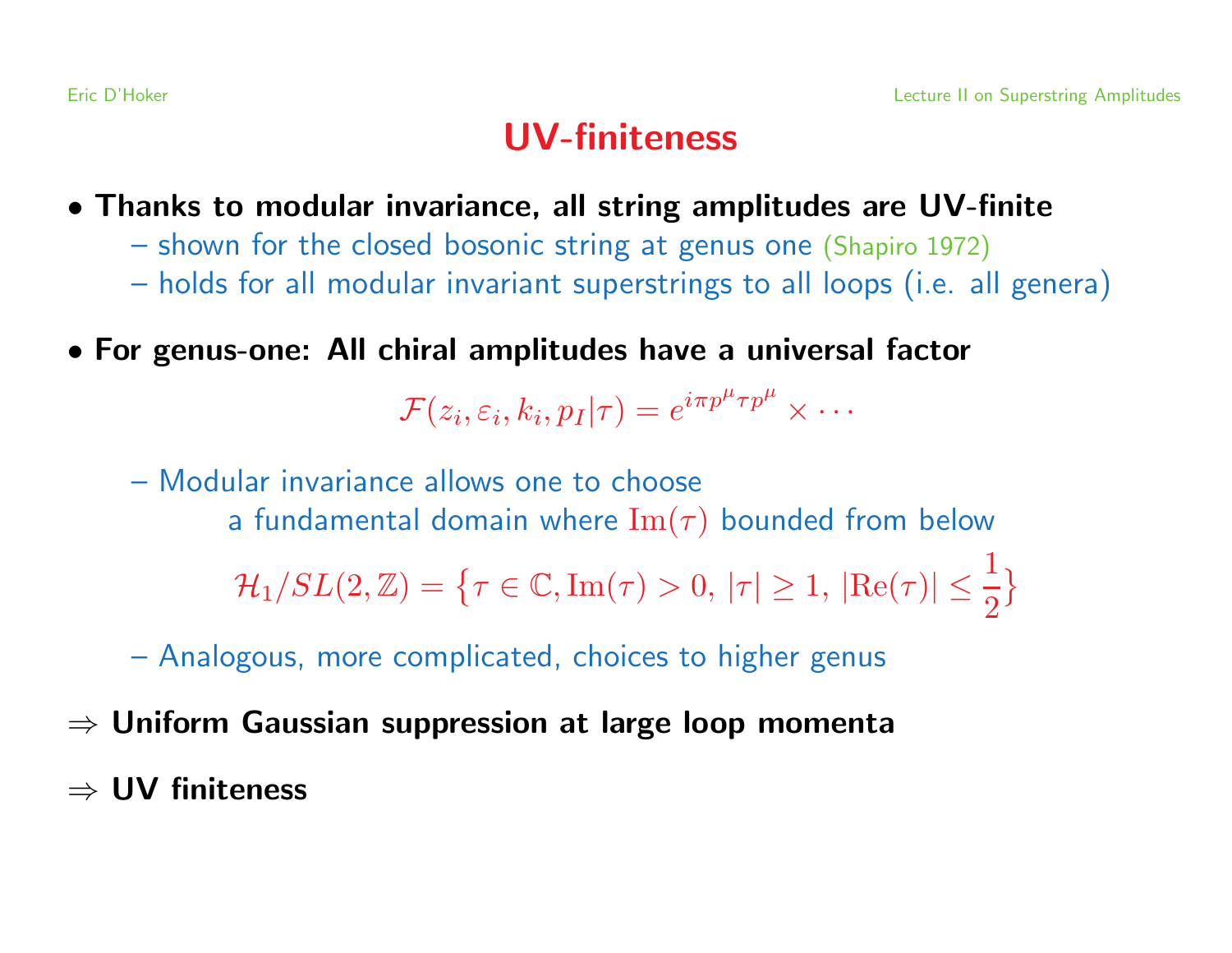## RNS formulation of superstrings

- $M = \mathbb{R}^{10}$  flat Minkowski space-time with Lorentz group  $SO(1,9)$ 
	- $-x^{\mu}$  scalars on worldsheet  $\Sigma$ , map  $\Sigma$  into  $M$
	- $-\psi^{\mu}$  spinors on  $\Sigma$  but Lorentz vector under  $SO(1,9)$ 
		- $\star$  Worldsheet supersymmetry  $\Longrightarrow \Sigma$  is a super Riemann surface
		- $\star$  Two sectors : NS bosons  $SO(1,9)$ -tensors

R fermions  $SO(1,9)$ -spinors

- With Minkowski signature  $\Sigma$ 
	- $-\psi^{\mu}$  and  $\tilde{\psi}^{\mu}$  are *independent* Majorana-Weyl spinors of opposite chirality
- With Euclidean signature  $\Sigma$ 
	- $-\psi^{\mu}$  and  $\psi^{\mu}$  must be *independent* complex Weyl spinors
	- Globally, on a compact Riemann surface of genus  $h$ ,
		- $\star$  All  $\psi^{\mu}$  are sections of a the same spin bundle S (and  $\tilde{\psi}^{\mu}$  of  $\tilde{S}$ )
		- $\chi$  2<sup>2h</sup> distinct spin structures for S (and 2<sup>2h</sup> independently for  $\tilde{S}$ )
- GSO projection requires independent summation over spin structures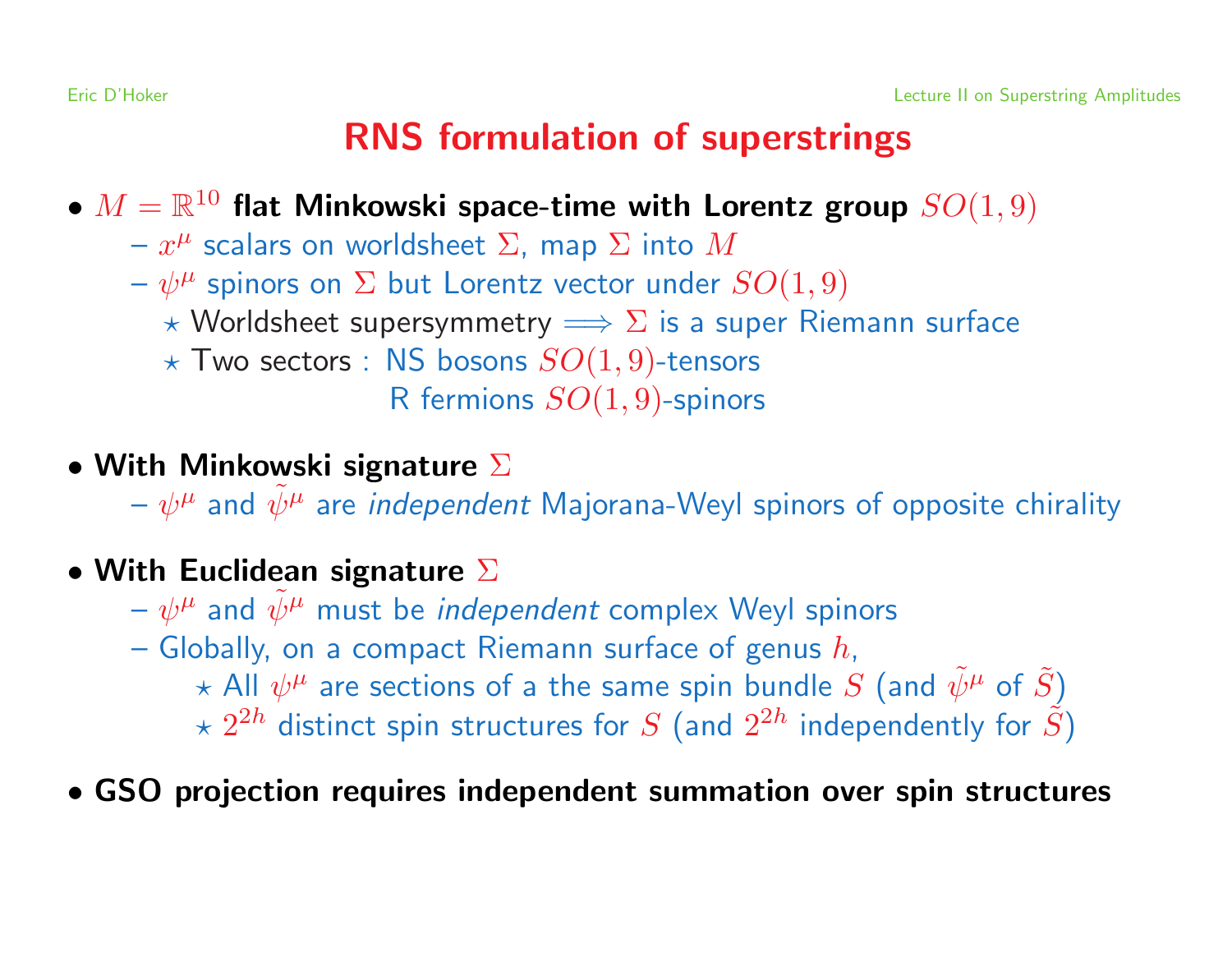## Quantization of worldsheet spinor fields

#### • Illustrate

- Ramond and Neveu-Schwarz sectors
- independence of chiralities
- Dirac action and equation for flat  $M = \mathbb{R}^{10}$  with metric  $\eta$ 
	- All components of  $\psi_{+}^{\mu}$  are sections of the same spin bundle S
	- Complex structure J with local complex coordinates  $(z, \tilde{z})$
	- Dirac action,

$$
I_{\psi}[\psi, J] = \frac{1}{2\pi} \int_{\Sigma} d\tilde{z} dz \, \psi_{+}^{\mu} \partial_{\tilde{z}} \psi_{+}^{\nu} \eta_{\mu\nu}
$$

- Dirac equation  $\partial_{\tilde{z}}\psi_{+}^{\mu}=0$  has locally holomorphic solutions,
- but products of operators produce singularities

$$
\psi_+^{\mu}(z)\psi_+^{\nu}(w) = \frac{\eta^{\mu\nu}}{z-w} + \text{regular}
$$

– each component  $\psi^{\mu}$  generates a CFT with central charge  $c = \frac{1}{2}$ .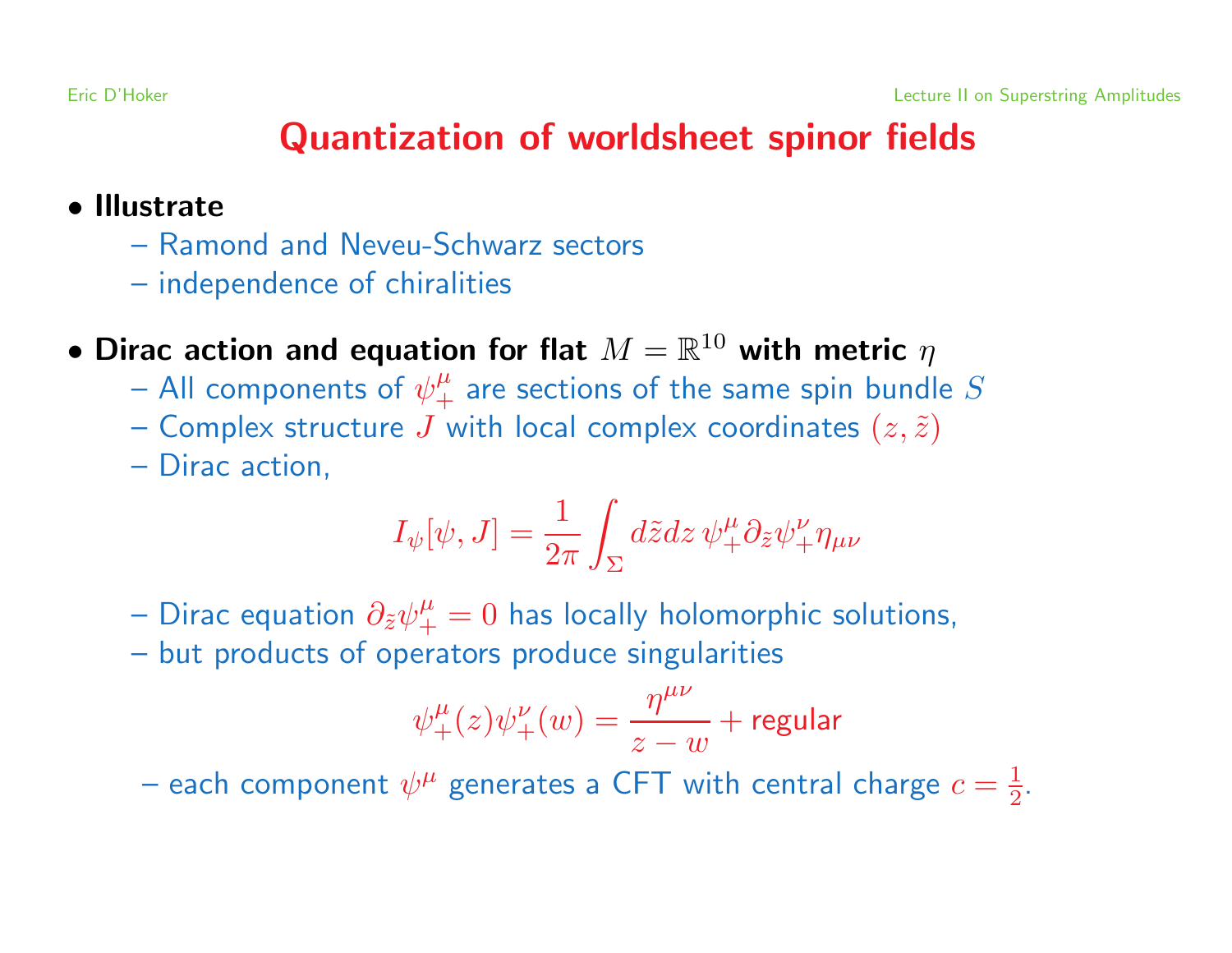## Quantization of worldsheet spinor fields (cont'd)

• Quantization on flat cylinder or conformal equivalent flat annulus

- cylinder  $w = \tau + i\sigma$  with identification  $\sigma \approx \sigma + 2\pi$
- annulus centered at  $z = 0$ , conformally mapped by  $z = e^w$
- one-forms related by  $dz = e^w dw$ , spinors by  $(dz)^{\frac{1}{2}} = e^{w/2} (dw)^{\frac{1}{2}}$
- fields related by conformal transformation  $\psi_{\text{cyl}}(z) = e^{w/2} \psi_{\text{ann}}(w)$
- Two possible spin structures

$$
\begin{aligned}\n\mathsf{NS} \qquad & \psi_{\text{cyl}}^{\mu}(\tau, \sigma + 2\pi) = -\,\psi_{\text{cyl}}^{\mu}(\tau, \sigma) \qquad \text{or} \qquad & \psi_{\text{ann}}^{\mu}(e^{2\pi i} \, z) = +\,\psi_{\text{ann}}^{\mu}(z) \\
\mathsf{R} \qquad & \psi_{\text{cvl}}^{\mu}(\tau, \sigma + 2\pi) = +\,\psi_{\text{cvl}}^{\mu}(\tau, \sigma) \qquad \text{or} \qquad & \psi_{\text{ann}}^{\mu}(e^{2\pi i} \, z) = -\,\psi_{\text{ann}}^{\mu}(z)\n\end{aligned}
$$

• Free field quantization in annulus representation

NS 
$$
\psi^{\mu}(z) = \sum_{r \in \frac{1}{2} + \mathbb{Z}} b_r^{\mu} z^{-\frac{1}{2} - r} \qquad \{b_r^{\mu}, b_s^{\nu}\} = \eta^{\mu\nu} \delta_{r+s,0}
$$
  
R 
$$
\psi^{\mu}(z) = \sum_{n \in \mathbb{Z}} d_n^{\mu} z^{-\frac{1}{2} - n} \qquad \{d_m^{\mu}, d_n^{\nu}\} = \eta^{\mu\nu} \delta_{m+n,0}
$$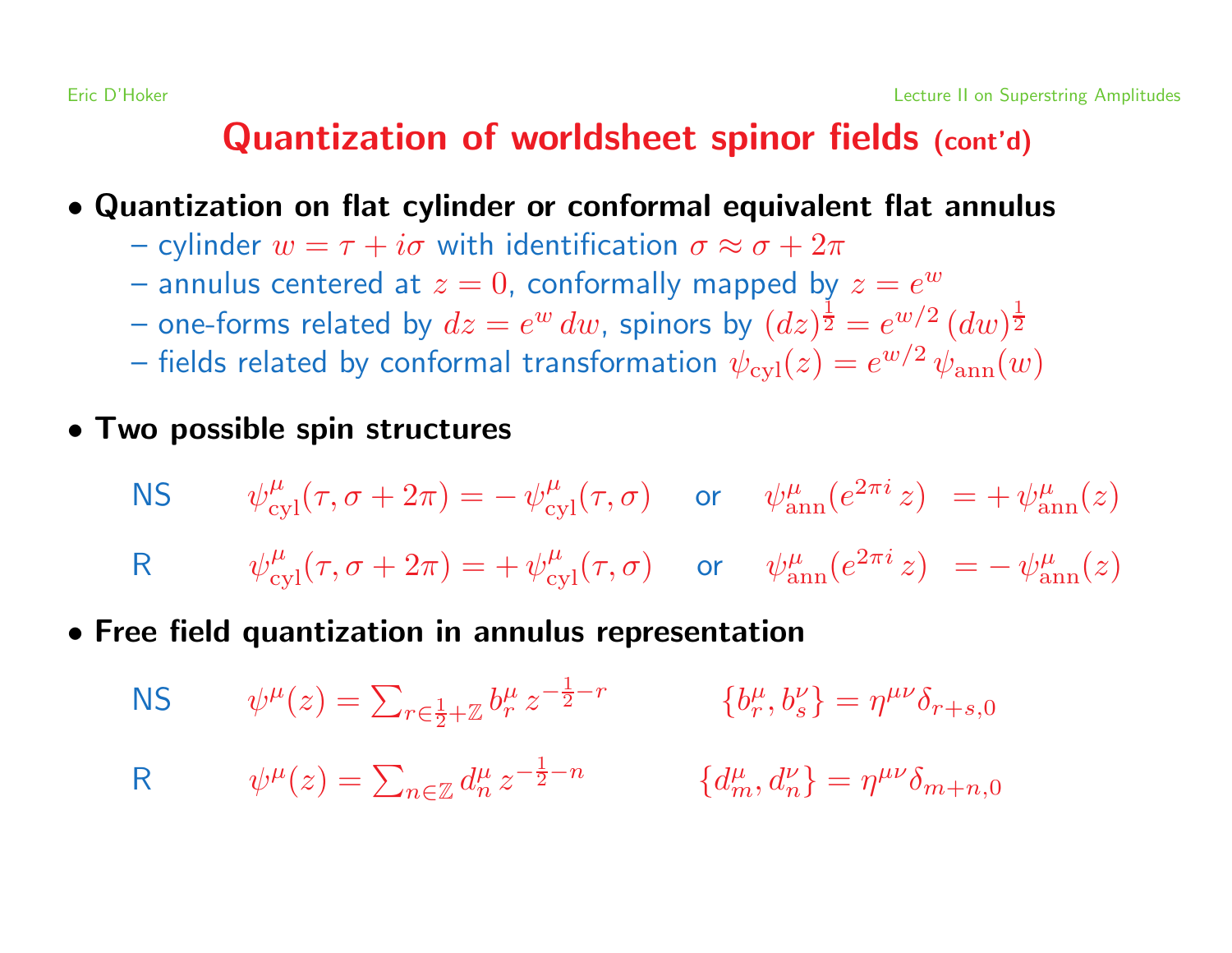### Quantization of worldsheet spinor fields (cont'd)

• Lorentz generators of  $SO(1,9)$  :  $[J^{\mu\nu},\psi^\kappa(z)]=\eta^{\nu\kappa}\psi^\mu(z)-\eta^{\mu\kappa}\psi^\nu(z)$ 

$$
J_{\text{NS}}^{\mu\nu} = \sum_{r \in \mathbb{N} - \frac{1}{2}} \left( b_{-r}^{\mu} b_{r}^{\nu} - b_{-r}^{\nu} b_{r}^{\mu} \right)
$$

$$
J_{\text{R}}^{\mu\nu} = \frac{1}{2} [d_{0}^{\mu}, d_{0}^{\nu}] + \sum_{n \in \mathbb{N}} \left( d_{-n}^{\mu} d_{n}^{\nu} - d_{-n}^{\nu} d_{n}^{\mu} \right)
$$

#### • Fock space construction produces two sectors

- $\star$  NS ground state defined by  $b_r^{\mu}|0; {\rm NS}\rangle = 0$  for all  $r > 0$ 
	- $|0;$  NS) is unique and in trivial representation of  $SO(1,9)$
	- Fock space = linear combinations of  $b^{\mu_1}_{-r_1} \cdots b^{\mu_p}_{-r_p}|0; \text{NS}\rangle$ ,  $r_i > 0$
	- All states in tensor reps of  $SO(1,9)$  are space-time bosons.
- $\star$  R ground state defined by  $d_n^{\mu}|0,\alpha;{\rm R}\rangle = 0$  for all  $n > 0$ 
	- $|0,\alpha;R\rangle$  is degenerate and in spinor rep. of  $SO(1,9)$ , states labelled by  $\alpha$
	- Fock space = linear combinations of  $d_{-n_1}^{\mu_1}\cdots d_{-n_n}^{\mu_p}|0,\alpha;R\rangle$ ,  $n_i>0$
	- All states in spinor reps of  $SO(1,9)$  are space-time fermions.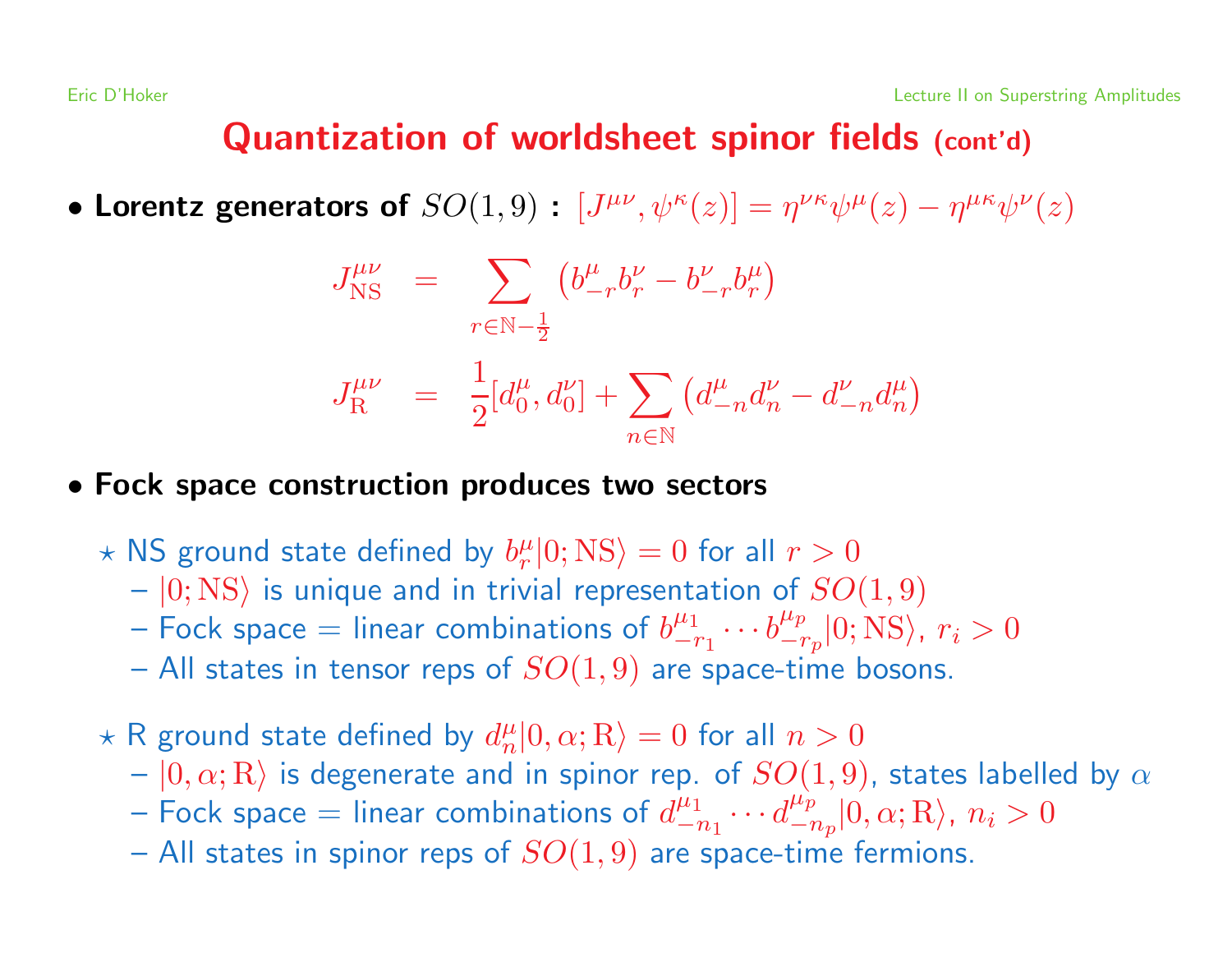### Summation over spin structures

- Theory with bosons and fermions requires both NS and R sectors
	- to include both, one must sum over two spin structures of the annulus
- Type II spin structures of  $\psi_{+}^{\mu}$  are independent of one another
	- space-time fermions are in the  $R \otimes NS$  and  $NS \otimes R$  sectors which could never arise if spin structures for opposite chiralities coincided
- On the torus, viewed as cylinder  $+$  identification
	- spin structures along cycle of cylinder produce R and NS sectors
	- sum over spin structures along conjugate cycle produces GSO-projection
		- $\star$  reduces to half the states in both R and NS sectors
		- $\star$  R-sector: space-time spinor of definite chirality
		- $\star$  NS-sector: eliminates the tachyon
	- $\Rightarrow$  sum over all spin structures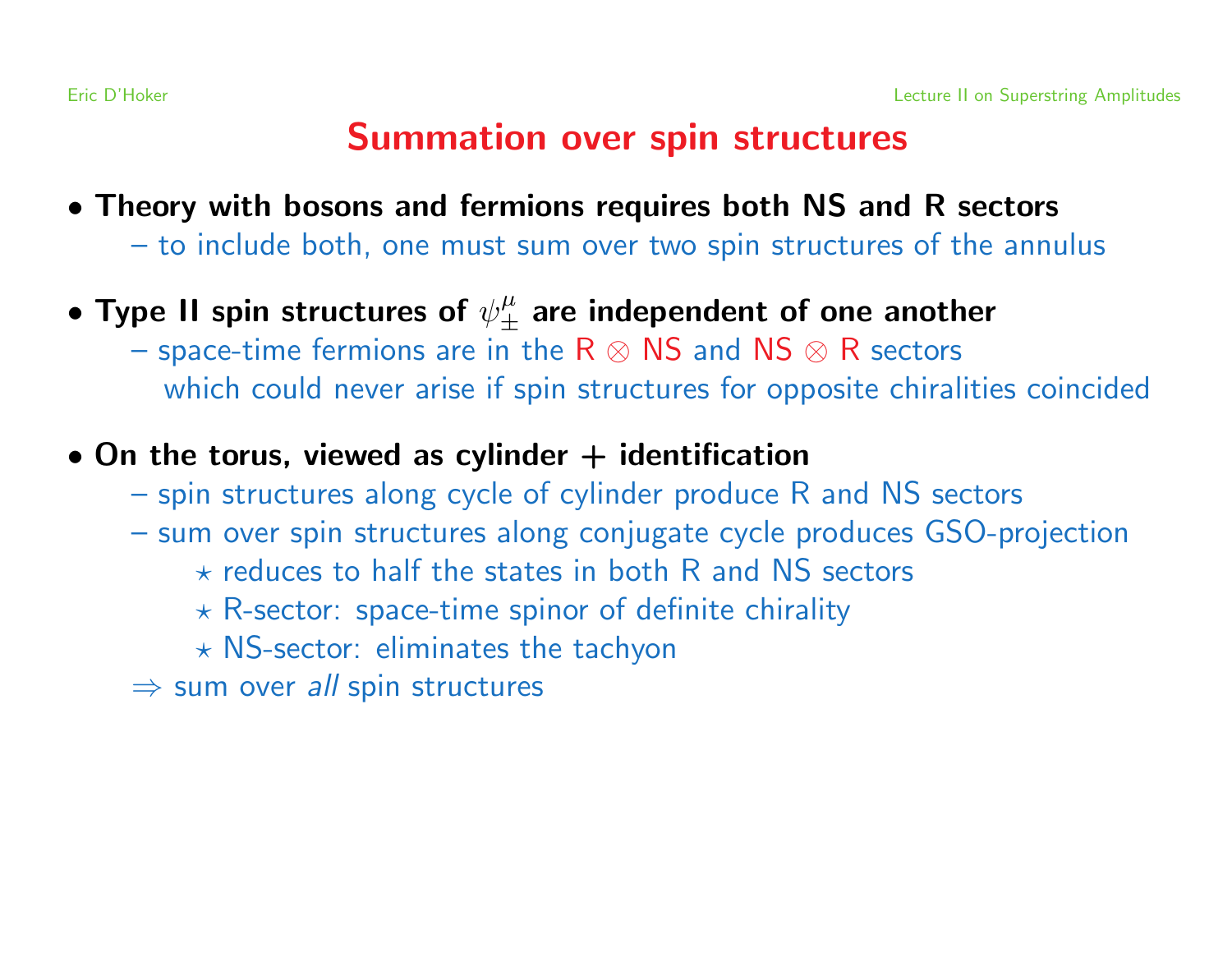### **Summation over spin structures (cont'd)**

- Fix a canonical homology basis of cycles  $\mathfrak{A}_I, \mathfrak{B}_I$  of  $H_1(\Sigma, \mathbb{Z})$   $I = 1, \dots, h$ 
	- with canonical intersection pairing

 $#(\mathfrak{A}_I, \mathfrak{A}_J) = #(\mathfrak{B}_I, \mathfrak{B}_J) = 0$  and  $#(\mathfrak{A}_I, \mathfrak{A}_J) = \delta_{IJ}$ 



- Transformations which maps one canonical basis into another
	- linear with integer coefficients
	- preserve the intersection matrix:  $Sp(2h, \mathbb{Z})$

#### • On Riemann surface of higher genus  $h$  sum over all spin structures

- $-$  along  $\mathfrak A$ -cycles produces R and NS sectors
- along B-cycles produces GSO-projection
- mapped into one another by  $Sp(2h, \mathbb{Z}_2)$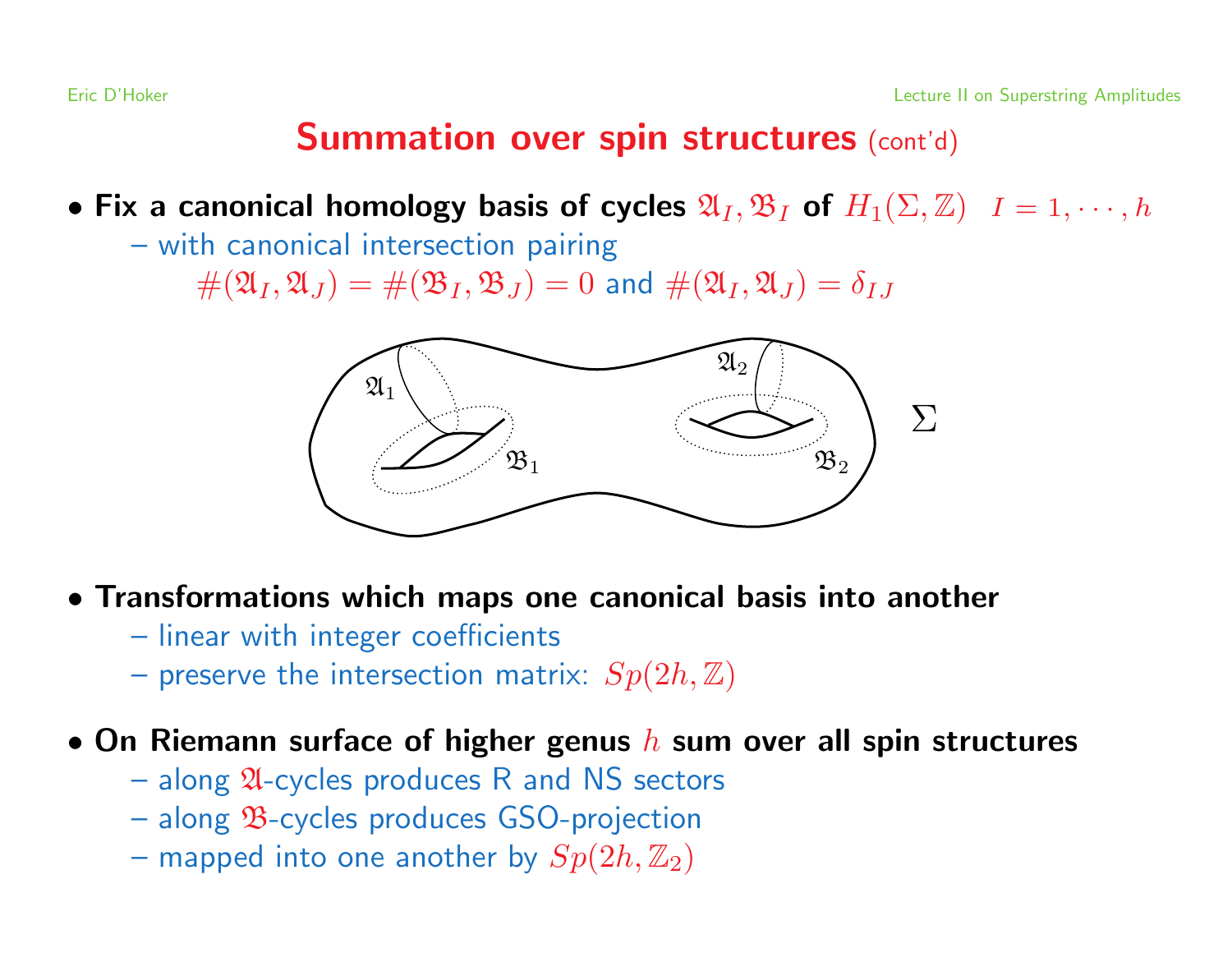## Super Riemann surfaces

- Ordinary Riemann surface (locally  $\mathbb C$  with coordinate  $z$ )
	- complex manifold: holomorphic transition functions  $z \to z'(z)$ ;
	- complex structure  $=$  conformal structure  $J$
	- Moduli space  $\mathcal{M}_h = \{J\}/\text{Diff}(\Sigma)$  of genus h compact Riemann surfaces
- Complex super manifold (locally  $\mathbb{C}^{1|1}$  with coordinates  $z|\theta$ )
	- holó transition functions  $z|\theta \to z'(z,\theta)|\theta'(z,\theta)$  generate  $\mathcal{N}=2$  super conformal
- Super Riemann surface (locally  $\mathbb{C}^{1|1}$  with coordinates  $z|\theta$ )
	- holó transition functions  $z|\theta \to z'|\theta'$  rescale  $D_{\theta} = \partial_{\theta} + \theta \partial_{z}$
	- Transition functions define  $\mathcal{N}=1$  superconformal structure  $\mathcal J$
	- Globally:  $T\Sigma$  has a completely non-integrable subbundle of rank  $0|1$
- Moduli space of compact super Riemann surfaces:  $\mathfrak{M}_h = \{ \mathcal{J} \} / \text{Diff}(\Sigma)$ 
	- $=$  equivalence classes of superconformal structures  $J$

$$
\dim_{\mathbb{C}} \mathfrak{M}_h = \begin{cases} 0|0 & h = 0 \\ 1|0 \text{ or } 1|1 & h = 1 \\ 3h - 3|2h - 2 & h \ge 2 \end{cases}
$$
 even or odd spin structure

- odd modulus at  $h = 1$  odd spin structure is a book keeping device;
- odd moduli really first appear at genus 2, as curved super spaces.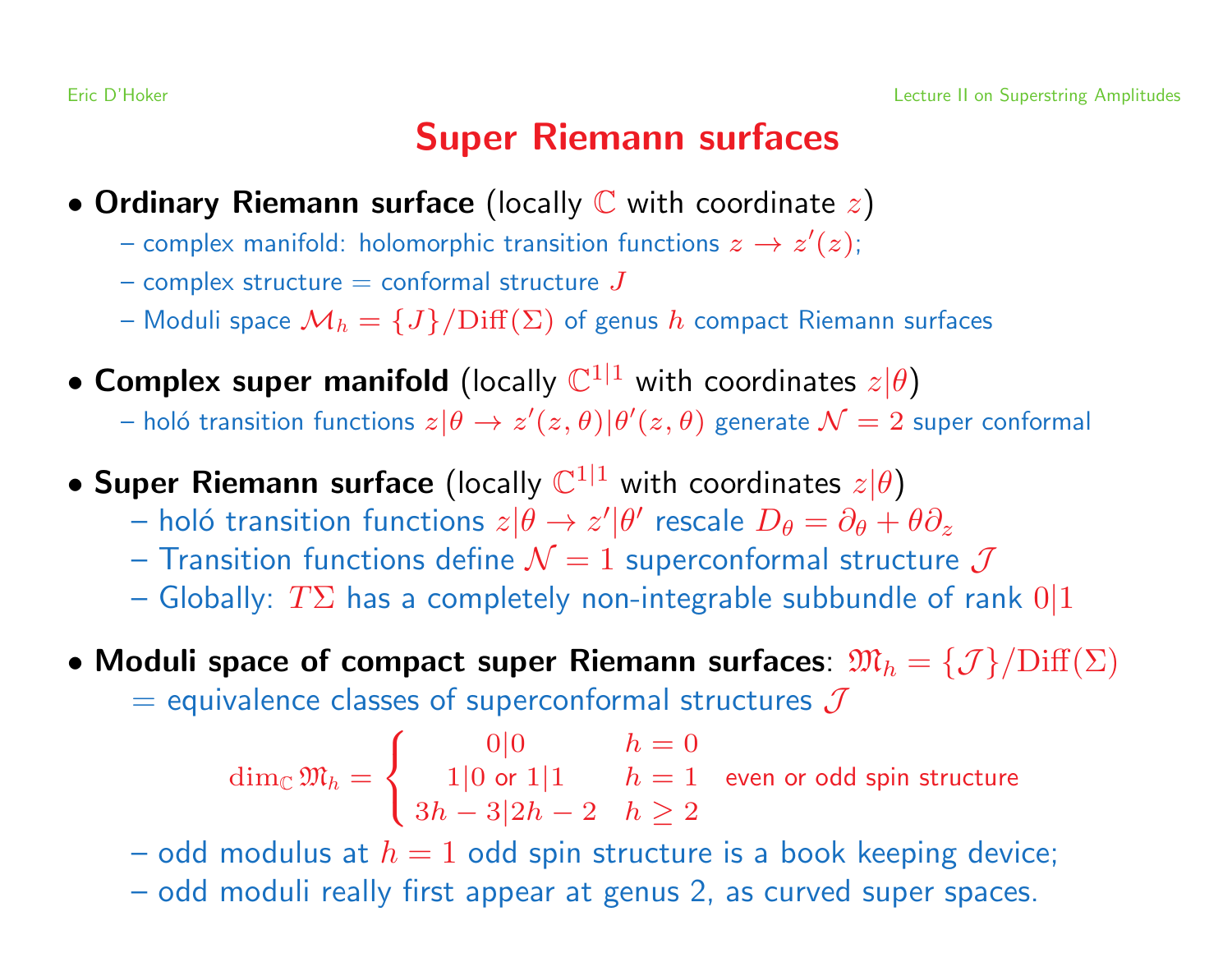### Superstring worldsheets and moduli spaces

#### • Heterotic

- Left : RS  $\Sigma_L$ , moduli space  $\mathcal{M}_L$  coord resp.  $\tilde{z}$  and  $\tilde{m}^i$
- Right : SRS  $\Sigma_R$ , moduli space  $\mathfrak{M}_R$  coord resp.  $(z, \theta)$  and  $(m^i, \zeta^{\alpha})$
- Worldsheet is a cycle  $\Sigma \subset \Sigma_L \times \Sigma_R$  of dim  $1/1$

subject to  $\Sigma_{\rm red} = \text{diag}(\Sigma_{L\,{\rm red}} \times \Sigma_{R\,{\rm red}}): \tilde{z}^* = z + \text{nilpotent}$ 

– Moduli space is a cycle  $\Gamma \subset \mathcal{M}_L \times \mathfrak{M}_R$  of dim  $3h-3|2h-2$  for  $h \geq 2$ subject to  $\Gamma_{\text{red}} = \text{diag}(\mathcal{M}_{L \text{ red}} \times \mathfrak{M}_{R \text{ red}}) : (\tilde{m}^{i})^{*} = m^{i} + \text{nilpotent}$ (reduced space obtained by setting all nilpotent variables to zero)

#### • Type II

- Left : SRS  $\Sigma_L$ , moduli space  $\mathfrak{M}_L$  coord resp.  $(\tilde{z}, \tilde{\theta})$  and  $(\tilde{m}^i, \tilde{\zeta}^{\alpha})$
- Right : SRS  $\Sigma_R$ , moduli space  $\mathfrak{M}_R$  coord resp.  $(z, \theta)$  and  $(m^i, \zeta^{\alpha})$
- Worldsheet is a cycle  $\Sigma \subset \Sigma_L \times \Sigma_R$  of dim  $1/2$
- Moduli space is cycle  $\Gamma \subset \mathfrak{M}_L \times \mathfrak{M}_R$  of dim  $3h-3|4h-4$  for  $h \geq 2$ subject to  $\tilde{z}^* = z + \text{nilpotent}$  and  $(\tilde{m}^i)^* = m^i + \text{nilpotent}$

#### • Super-Stokes theorem ensures independence of the choice of cycles

- in amplitudes with BRST invariant vertex operators
- consistent definition of superstring amplitudes to all genera (Witten 2012)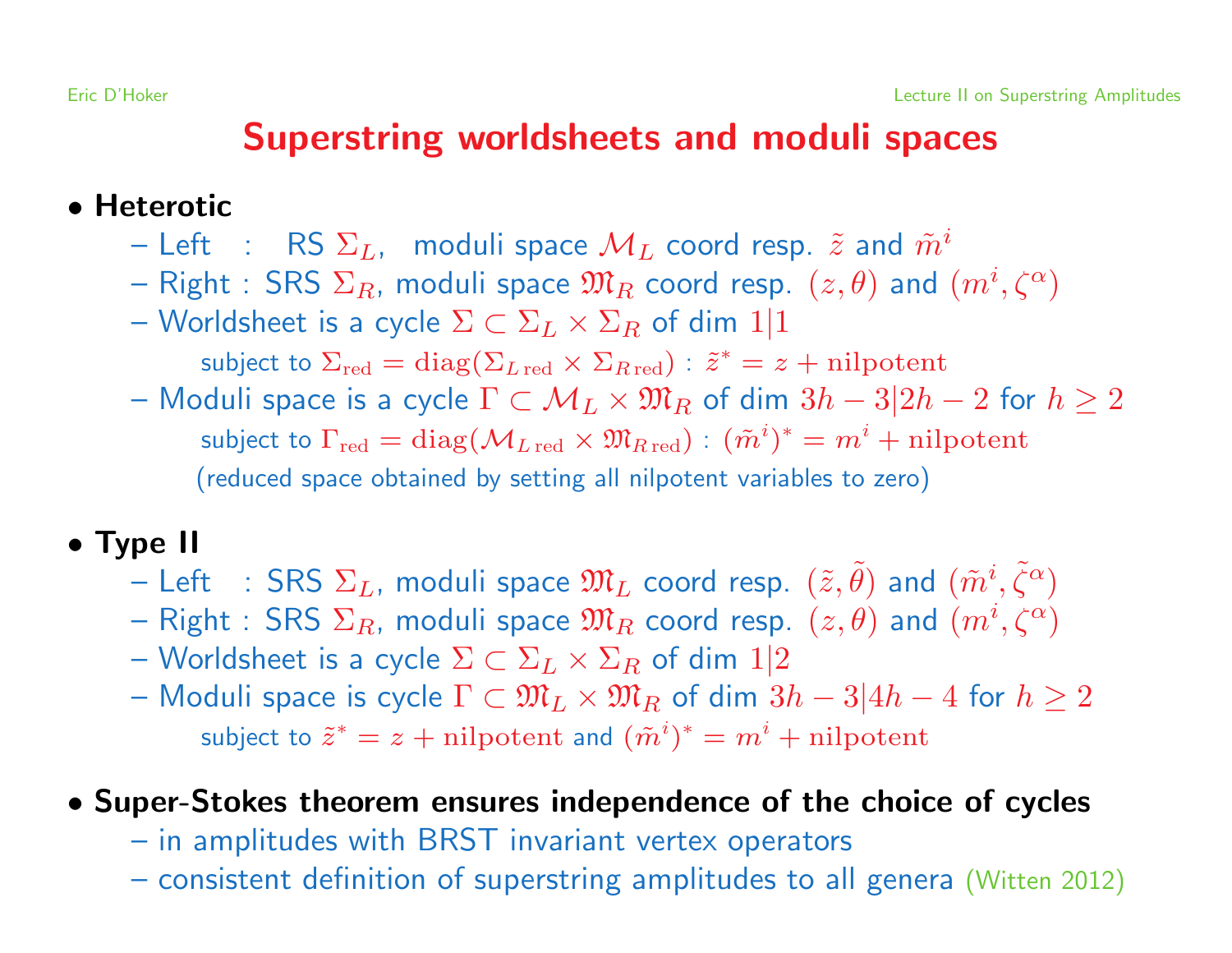### Worldsheet action for Type II superstrings

- Worldsheet is  $\Sigma \subset \Sigma_L \times \Sigma_R$ 
	- $-\Sigma_L$  has superconformal structure  $\tilde{\mathcal{J}}$  with local coordinates  $\tilde{z}|\tilde{\theta}$
	- $-\Sigma_R$  has superconformal structure  $\mathcal J$  with local coordinates  $z|\theta$
- Superconformal invariant matter action
	- worldsheet matter field

$$
X^{\mu}(\tilde{z},z|\tilde{\theta},\theta)=x^{\mu}(\tilde{z},z)+\theta\psi^{\mu}(\tilde{z},z)+\tilde{\theta}\tilde{\psi}^{\mu}(\tilde{z},z)+\tilde{\theta}\theta F^{\mu}(\tilde{z},z)
$$

– Worldsheet action in local coordinates ( $D_{\theta} = \partial_{\theta} + \theta \partial_{z}$ )

$$
I_m[X^{\mu}, \tilde{\mathcal{J}}, \mathcal{J}] = \int_{\Sigma} [d\tilde{z}dz | d\tilde{\theta} d\theta] \tilde{D}_{\tilde{\theta}} X^{\mu} D_{\theta} X_{\mu}
$$

– Superconformal algebra on fields generated by

$$
\mathcal{S}_{z\theta} = S_{z\theta} + \theta T_{zz} \qquad S_{z\theta} = \frac{1}{2} \psi^{\mu} \partial_z x_{\mu} \qquad T_{zz} = -\frac{1}{2} \partial_z x^{\mu} \partial_z x_{\mu} + \frac{1}{2} \psi^{\mu} \partial_z \psi_{\mu}
$$

$$
\tilde{\mathcal{S}}_{\tilde{z}\tilde{\theta}} = \tilde{S}_{\tilde{z}\tilde{\theta}} + \tilde{\theta} \tilde{T}_{\tilde{z}\tilde{z}} \qquad \tilde{S}_{\tilde{z}\tilde{\theta}} = \frac{1}{2} \tilde{\psi}^{\mu} \partial_{\tilde{z}} x_{\mu} \qquad \tilde{T}_{\tilde{z}\tilde{z}} = -\frac{1}{2} \partial_{\tilde{z}} x^{\mu} \partial_{\tilde{z}} x_{\mu} + \frac{1}{2} \tilde{\psi}^{\mu} \partial_{\tilde{z}} \tilde{\psi}_{\mu}
$$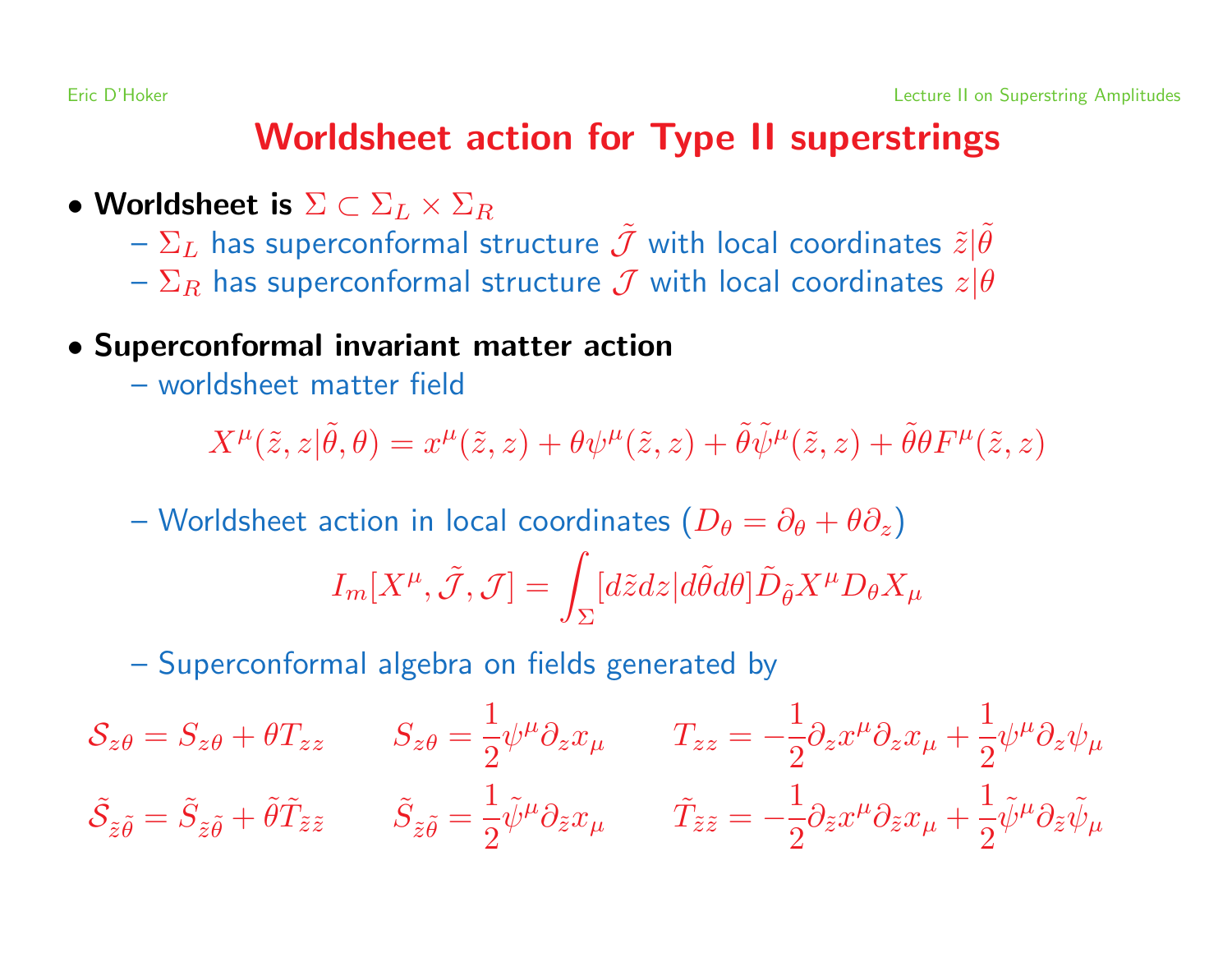### Deformations of superconformal structures

• Under deformation of  $\tilde{\mathcal{J}}$  for  $\Sigma_L$  and  $\mathcal{J}$  for  $\Sigma_R$ 

$$
\delta I = \int_{\Sigma} [d\tilde{z}dz | d\tilde{\theta} d\theta] \left( H_{\tilde{\theta}}^{z} \mathcal{S}_{z\theta} + \tilde{H}_{\theta}{}^{\tilde{z}} \tilde{\mathcal{S}}_{\tilde{z}\tilde{\theta}} \right)
$$

– in components by integrating out  $\ddot{\theta}$ ,  $\theta$ ,

$$
\delta I = \int_{\Sigma_{\rm red}} d\tilde{z} dz \, \left( \mu_{\tilde{z}}^z T_{zz} + \chi_{\tilde{z}}^{\theta} S_{z\theta} + \tilde{\mu}_z^{\tilde{z}} T_{\tilde{z}\tilde{z}} + \tilde{\chi}_z^{\tilde{\theta}} \tilde{S}_{\tilde{z}\tilde{\theta}} \right)
$$

– recover Beltrami differentials  $\mu, \tilde{\mu}$  and worldsheet gravitino fields  $\chi, \tilde{\chi}$ 

$$
H_{\tilde{\theta}}^z = \tilde{\theta}(\mu_{\bar{z}}^z + \theta \chi_{\bar{z}}^{\theta}) \qquad \tilde{H}_{\theta}^{\tilde{z}} = \theta(\tilde{\mu}_z^{\tilde{z}} + \tilde{\theta} \tilde{\chi}_z^{\tilde{\theta}})
$$

- Finite deformations of the metric with  $\tilde{\mu} = \bar{\mu}$  and  $\tilde{\chi} = \bar{\chi}$ integrate to the standard 2-dim  $\mathcal{N}=1$  supergravity action (Brink, Di Vecchia, Howe; Deser, Zumino 1976)
- Type II superstring perturbation theory requires  $\tilde{\mu} \neq \bar{\mu}$  and  $\tilde{\chi} \neq \bar{\chi}$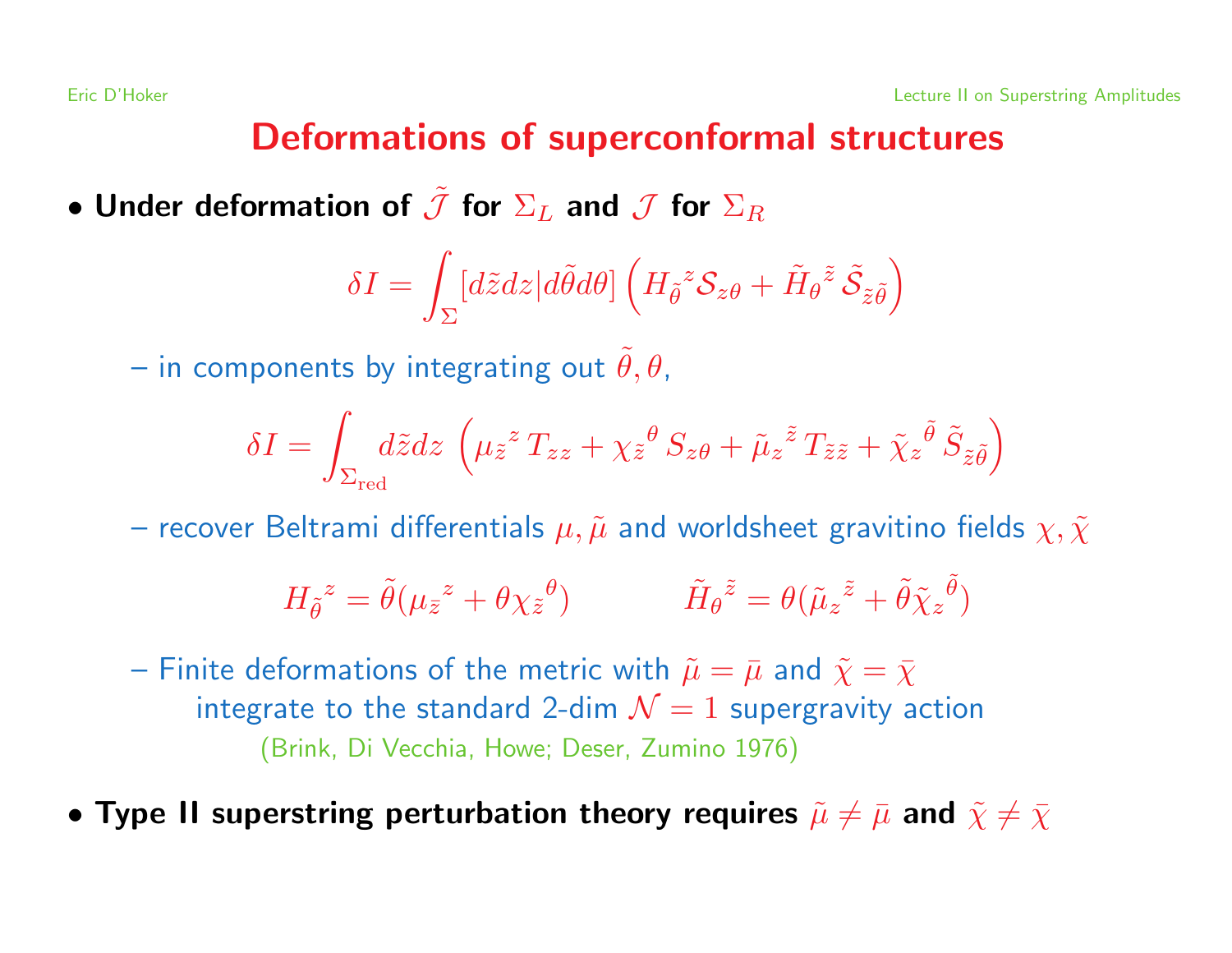### Type II string amplitude

- Parametrize deformations  $\tilde{H}_{\theta}{}^{\tilde{z}}, H_{\tilde{\theta}}{}^z$  by slice  $\{\tilde{\mathcal{J}}(\tilde{\mathfrak{m}}), \mathcal{J}(\mathfrak{m})\}$  in  $\mathfrak{M}_L\times \mathfrak{M}_R$ 
	- $H_{\tilde{\theta}}^z = \tilde{D}_{\tilde{\theta}} V^z + H_A \delta \mathfrak{m}^A$   $H_A = \partial \mathcal{J}_{\tilde{\theta}}^z / \partial \mathfrak{m}^A$   $\mathfrak{m}^A = (m^i, \zeta^{\alpha})$  $\tilde{H}_{\theta}{}^{\tilde{z}} = D_{\theta} \tilde{V}^{\tilde{z}} + \tilde{H}_{\tilde{\lambda}} \delta \tilde{\mathfrak{m}}^{\tilde{A}}$   $\tilde{H}_{\tilde{\lambda}} = \partial \mathcal{J}_{\theta}{}^{\tilde{z}} / \partial \tilde{\mathfrak{m}}^{\tilde{A}}$   $\tilde{\mathfrak{m}}^A = (\tilde{m}^i, \tilde{\zeta}^{\alpha})$ 
		- ghost fields  $V^z \to C^z = c^z + \theta \gamma^{\theta}$   $H_{\tilde{\theta}}^z \to B_{z\theta} = \beta_{z\theta} + \theta b_{zz}$  $V^{\tilde{z}} \to \tilde{C}^{\tilde{z}} = \tilde{c}^{\tilde{z}} + \tilde{\theta}\tilde{\gamma}\tilde{\theta}$   $H_{\theta}^{\tilde{z}} \to \tilde{B}_{z\tilde{\theta}} = \tilde{\beta}_{z\tilde{\theta}} + \tilde{\theta}\tilde{b}_{\tilde{z}\tilde{z}}$

– Super conformal invariant ghost action

$$
I_{\text{gh}} = \int_{\Sigma} [d\tilde{z}dz|d\tilde{\theta}d\theta] \left( B_{z\theta} \tilde{D}_{\tilde{\theta}} C^z + \tilde{B}_{\tilde{z}\tilde{\theta}} D_{\theta} C^{\tilde{z}} + B_{z\theta} H_A \delta \mathfrak{m}^A + \tilde{B}_{\tilde{z}\tilde{\theta}} \tilde{H}_{\tilde{A}} \delta \tilde{\mathfrak{m}}^{\tilde{A}} \right)
$$

• The integrand for the full amplitude is given by

$$
\int D(XB\tilde{B}C\tilde{C}) \mathcal{V}_1 \cdots \mathcal{V}_n \prod_{\tilde{A},A} [d\tilde{\mathfrak{m}}^{\tilde{A}} d\mathfrak{m}^A] \delta(\langle \tilde{B}, \tilde{H}_{\tilde{A}} \rangle) \delta(\langle B, H_A \rangle) e^{-I_m - I_{\text{gh}}}
$$

- $-\mathcal{V}_1 \cdots \mathcal{V}_n$  are BRST-invariant vertex operators.
- Picture Changing Operator formalism (Friedan, Martinec, Shenker 1986)
	- $\star$  may be obtained as singular limit for  $\chi$  supported at points
	- $\star$  globally regular reformulation via "vertical integration" (Sen, Witten 2016)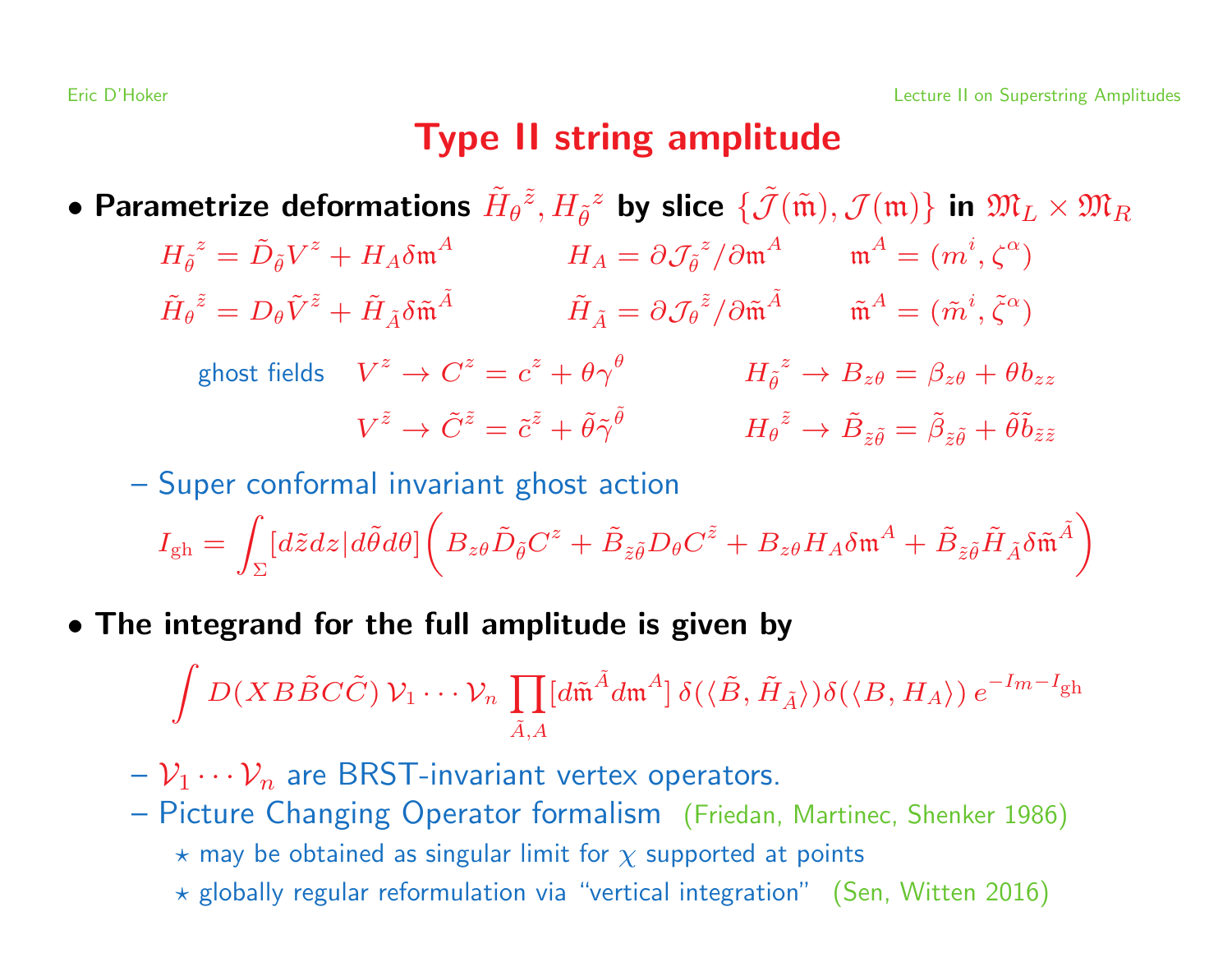### Loop momenta and Chiral amplitudes

• h independent loop momenta  $p_T^{\mu}$  defined to flow across  $\mathfrak{A}_I$  cycles

$$
p_I^\mu = \oint_{\mathfrak{A}_I} dz \partial_z x^\mu
$$

- Chiral Amplitudes (ED, Phong 1988)
	- $-$  Massless NS bosons with factorized polarization tensor  $\varepsilon^{\mu\tilde{\mu}}_i = \varepsilon^{\mu}_i \tilde{\varepsilon}^{\tilde{\mu}}_i$ i
	- Chiral amplitude at fixed loop momenta is given by

$$
\mathcal{F}_R(\mathcal{J},\varepsilon_i,k_i,p_I) = \left\langle \mathcal{V}_1 \cdots \mathcal{V}_N \, e^{p_I^{\mu} \oint_{\mathfrak{B}_I} dz \partial_z x^{\mu}} \, e^{\int_{\Sigma} H_{\tilde{\theta}}^{z} \mathcal{S}_{z\theta}} \prod_A \delta(\langle B, H_A \rangle) d\mathfrak{m}^A \right\rangle
$$

– Correlation functions  $\langle \cdots \rangle$  computed with chiral Green functions

#### • Full Superstring Amplitudes

– obtained by pairing left and right and integrating over  $\Gamma \in \mathfrak{M}_L \times \mathfrak{M}_R$ 

$$
\mathcal{A}^{(h)}(\varepsilon_i, \tilde{\varepsilon}_i, k_i) = \int_{\mathbb{R}^{10}} dp_I^{\mu} \int_{\Gamma} \mathcal{F}_L(\tilde{\mathcal{J}}, \tilde{\varepsilon}_i, k_i, p_I^{\mu}) \mathcal{F}_R(\mathcal{J}, \varepsilon_i, k_i, p_I^{\mu})
$$

– integration over vertex operator insertion points included in integration over  $\Gamma$ 

– cfr "double copy construction" in supergravity calculations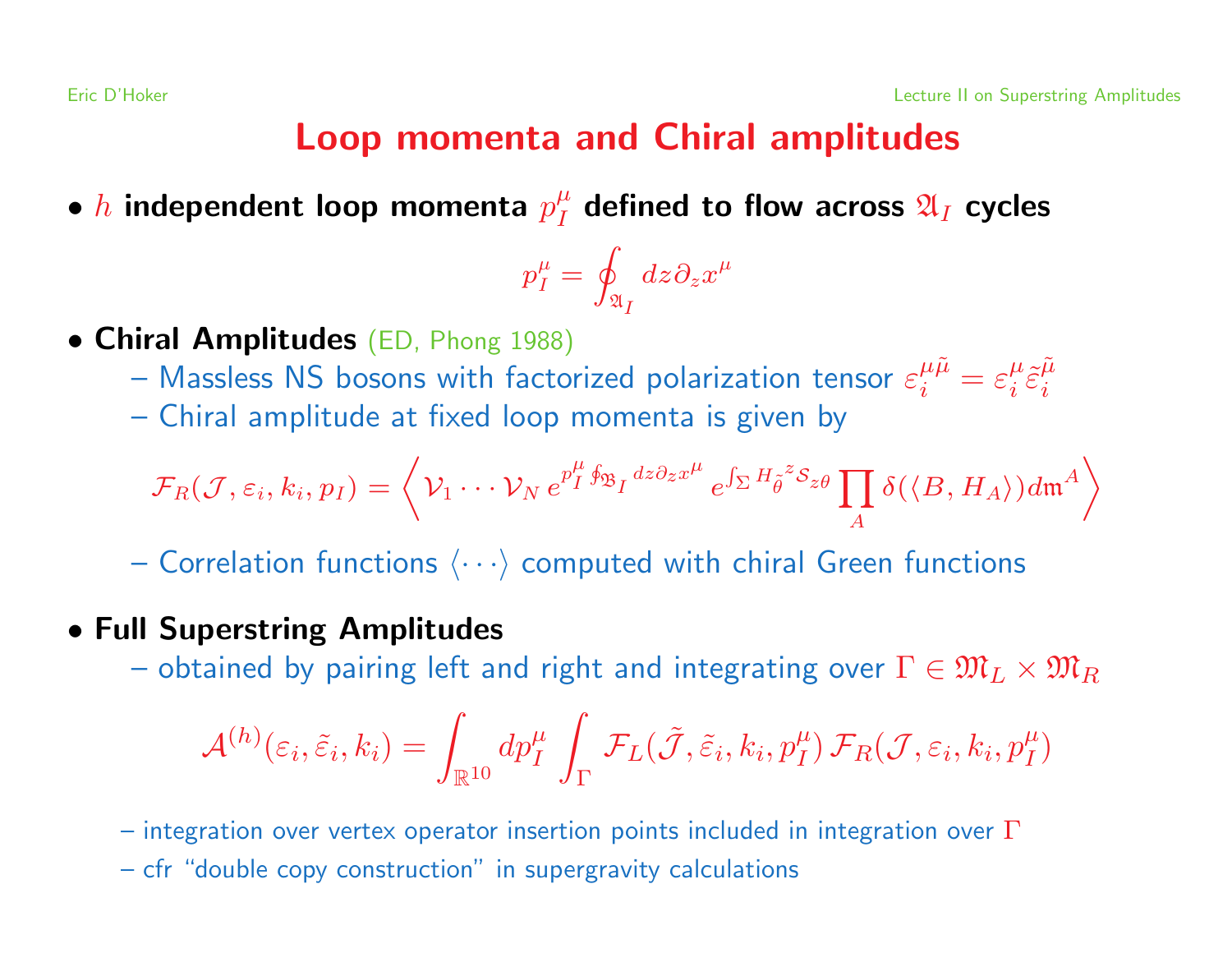## Parametrization of super moduli

- Superconformal structure  $\mathcal{J} \in \mathfrak{M}_h$  specified by transition functions
	- Concrete calculations use parametrization by gravitino field  $\chi_{\tilde{z}}{}^\theta$
- Local parametrization of moduli (in conformal-invariant theory)
	- Conformal structure J with metric  $g = |dz|^2$  in local coordinates  $(z, \tilde{z})$
	- deform conformal structure by Beltrami differential to  $g' = |dz + \mu d\tilde{z}|^2$
	- realized in CFT by inserting  $\int_{\Sigma} d\tilde{z} dz \mu z^z T_{zz}$  to all orders in  $\mu$
- Local parametrization of supermoduli (in superconformal-invariant theory)
	- Start with  $\Sigma_{\rm red}$  with complex structure given by  $J \in \mathfrak{M}_{\rm red}$
	- Deform super conformal structure by inserting  $T$  and  $S$

$$
\int_{\Sigma_{{\rm red}}} d\tilde{z} dz \, \left(\mu_{\tilde{z}}{^zT_{zz}}+\chi_{\tilde{z}}{^\thetaS_{z\theta}}\right)
$$

 $-\chi$  and  $\mu$  parametrized by local odd coordinates on  $\mathfrak{M}_h$ 

- For  $h = 2$ , even spin structures, holó projection  $\mathfrak{M}_2 \rightarrow \mathcal{M}_2$  exists – via the super period matrix (ED, Phong 2001)
- For  $h \geq 5$  no holó projection  $\mathfrak{M}_h \to \mathcal{M}_h$  exists (Donagi, Witten 2013)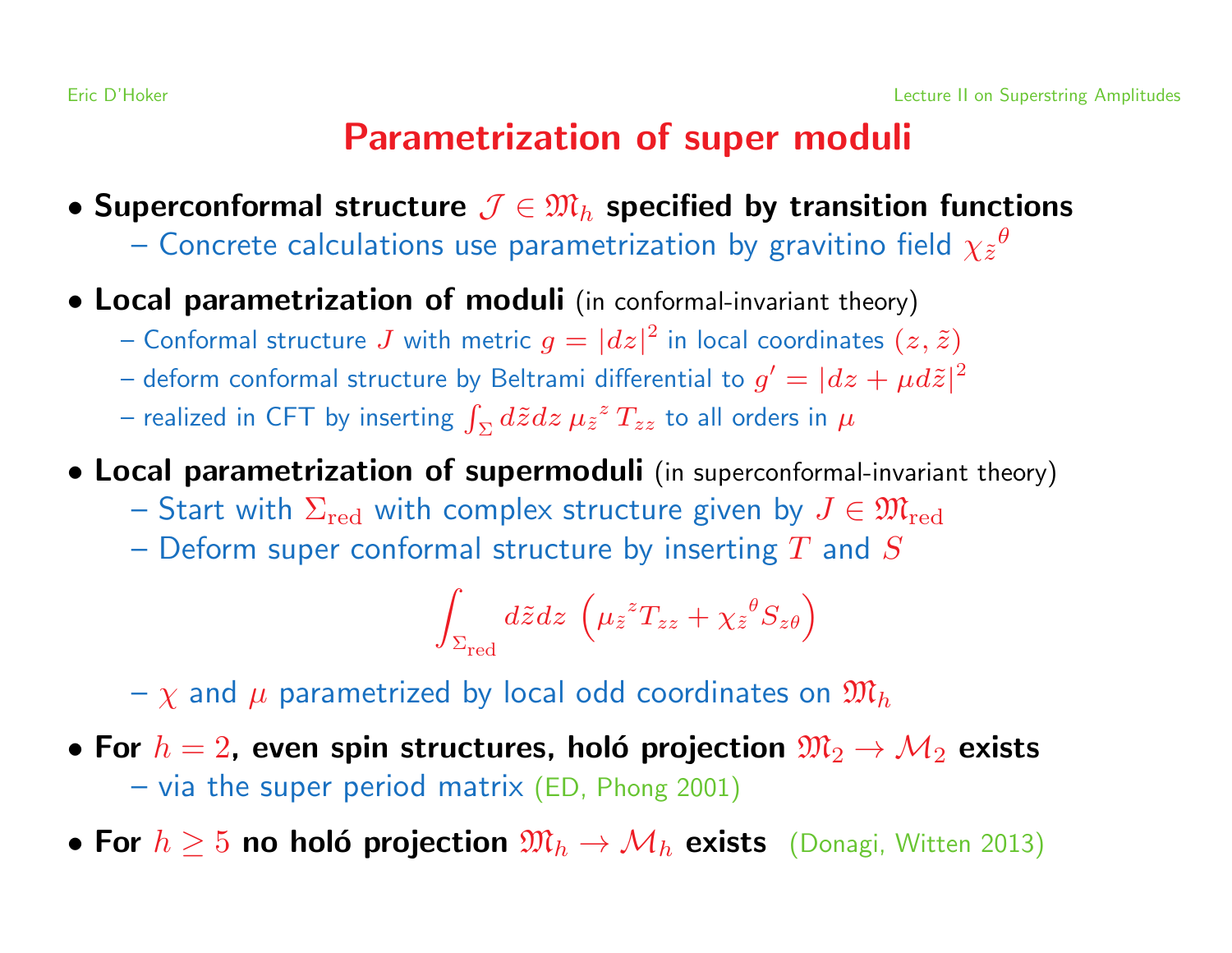### The super period matrix (even spin structures)

• Start from conformal structure  $J$  for  $\Sigma_{\rm red}$  with holó 1-forms  $\omega_I$ 

$$
\oint_{\mathfrak{A}_I} \omega_J = \delta_{IJ} \qquad \oint_{\mathfrak{B}_I} \omega_J = \Omega_{IJ} \qquad I, J = 1, 2
$$

• Deform to superconformal structure  $J$  on  $\Sigma$  with superholó forms  $\hat{\omega}_I$ 

$$
\oint_{\mathfrak{A}_I} \hat{\omega}_J = \delta_{IJ} \qquad \oint_{\mathfrak{B}_I} \hat{\omega}_J = \hat{\Omega}_{IJ} \qquad I, J = 1, 2
$$

 $-$  Explicit formula for the super period matrix  $\hat{\Omega}$  for even spin structure  $\delta$ 

$$
\hat{\Omega}_{IJ} = \Omega_{IJ} - \frac{i}{8\pi} \int_{\Sigma^2_{\rm red}} \omega_I(z) \chi(z) S_\delta(z,w|\Omega) \chi(w) \omega_J(w) + \int_{\Sigma_{\rm red}} \mu \, \omega_I \omega_J
$$

- $-\hat{\Omega}_{IJ}$  is locally supersymmetric;  $\hat{\Omega}_{IJ}=\hat{\Omega}_{JI}$ ; and  $\text{Im}\,\hat{\Omega}>0$
- $-$  Every  $\hat{\Omega}$  corresponds to an ordinary Riemann surface
- Szegö kernel  $S_{\delta}(z, w | \Omega)$  is non-singular in the interior of  $\mathcal{M}_2$
- $\Rightarrow$  Projection using  $\hat{\Omega}$  is holomorphic and natural for genus 2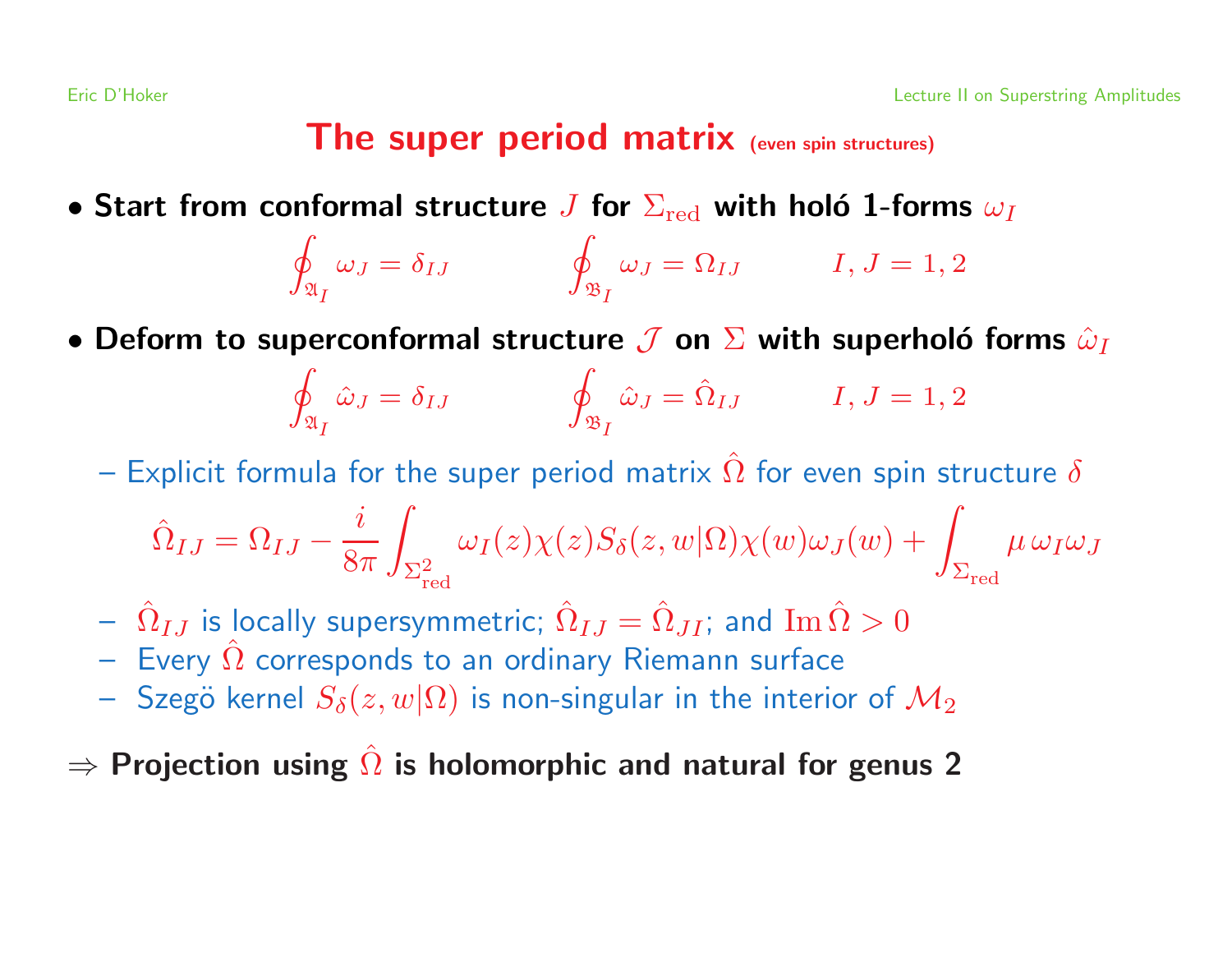## Projecting and pairing Chiral Amplitudes

- Chiral Amplitudes on  $\mathfrak{M}_2$ 
	- $-$  Natural parametrization of  $\mathfrak{M}_{2}$  by  $(\hat{\Omega}_{IJ},\zeta^{\alpha})$  (even spin structure  $\delta)$
	- $-$  involves measure  $d\kappa[\delta](\hat{\Omega},\zeta)$  and correlation functions  $\mathcal{C}[\delta](\varepsilon_i,k_i,p_I|\hat{\Omega},\zeta)$
- Projection to chiral amplitudes on  $\mathcal{M}_2$ 
	- ˆ

$$
\text{-- by integrating over } \zeta \text{ and summing over } \delta \text{ at fixed } \Omega
$$
\n
$$
\mathcal{R}(\varepsilon_i, k_i, p_I | \hat{\Omega}) = \sum_{\delta} \int_{\zeta} d\kappa[\delta](\hat{\Omega}, \zeta) \, \mathcal{C}[\delta](\varepsilon_i, k_i, p_I | \hat{\Omega}, \zeta)
$$

$$
\mathcal{L}(\tilde{\varepsilon}_i, k_i, p_I | \hat{\Omega}) = \sum_{\tilde{\varsigma}} \int_{\tilde{\zeta}} d\kappa[\tilde{\delta}] (\hat{\Omega}, \tilde{\zeta}) \, \mathcal{C}[\tilde{\delta}] (\tilde{\varepsilon}_i, k_i, p_I | \hat{\Omega}, \tilde{\zeta})
$$

- $-$  for heterotic,  ${\cal L}$  is chiral half of bosonic string, has no integral in  $\tilde{\zeta}$
- phase factors determined by  $Sp(4, \mathbb{Z})$  modular invariance
- $\bullet$  Pairing left and right chiral amplitudes, integrating over  $p_I$  and  $\Omega$ ˆ

$$
\mathcal{A}^{(2)}(\varepsilon_i, \tilde{\varepsilon}_i, k_i) = \int_{\mathcal{M}_2} d\hat{\Omega} \int dp_I^{\mu} \mathcal{R}(\varepsilon_i, k_i, p_I | \hat{\Omega}) \overline{\mathcal{L}(\tilde{\varepsilon}_i, k_i, p_I | \hat{\Omega})}
$$

– Integral over  $p_I$  is Gaussian and can be carried out explicitly.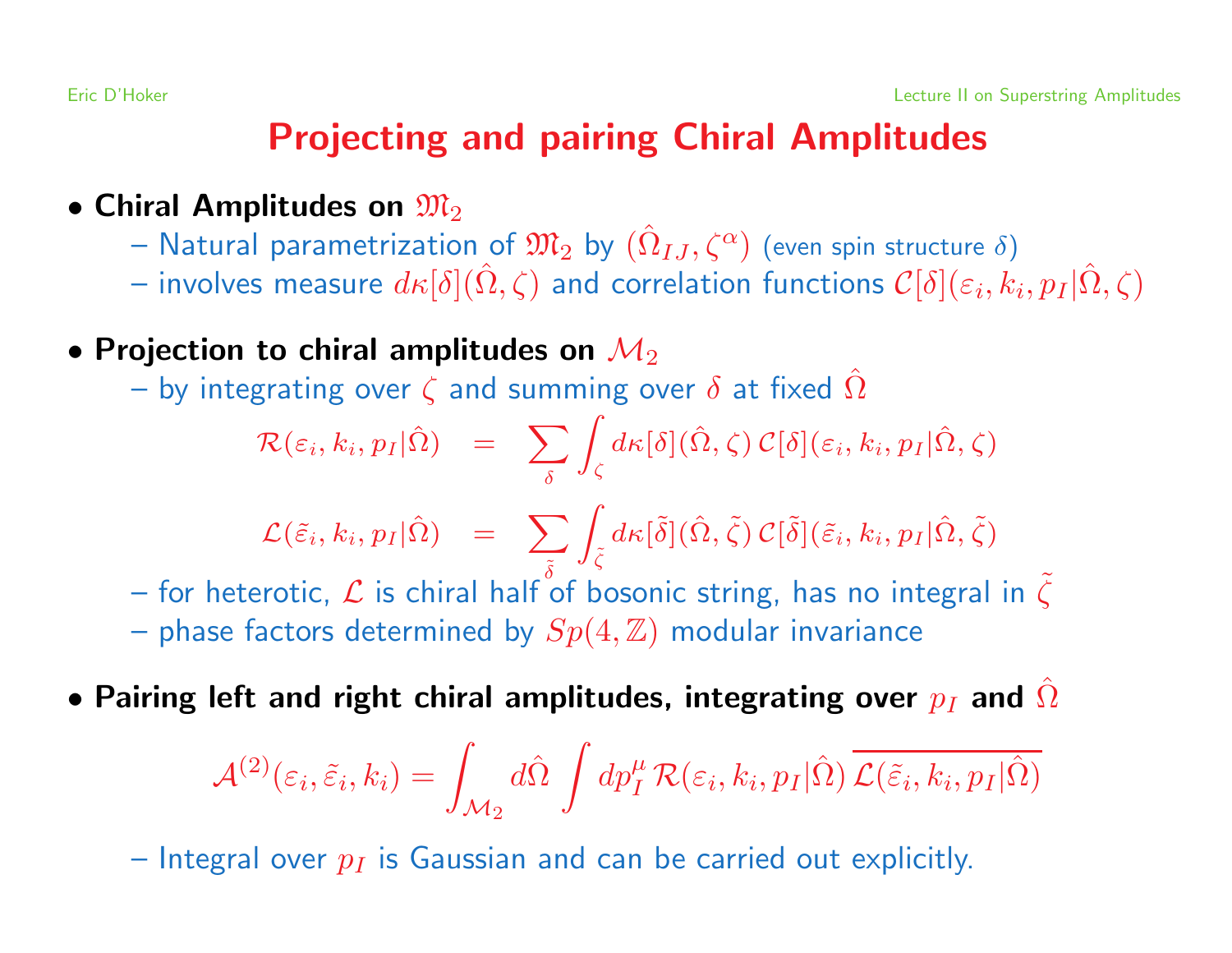### Genus two

• Siegel Upper half space  $\mathcal{S}_2$ 

 $\mathcal{S}_2 = {\Omega_{IJ} = \Omega_{JI}} \in \mathbb{C}$  with  $I, J = 1, 2$  and  $Y = \text{Im}\Omega > 0$  $-Sp(4, \mathbb{R})$  acts by  $\Omega \rightarrow (A\Omega + B)(C\Omega + D)^{-1}$  $M^tJM = J$   $M = \begin{pmatrix} A & B \\ C & D \end{pmatrix}$   $J = \begin{pmatrix} 0 & -I \\ I & 0 \end{pmatrix}$ 

 $-\,{\cal S}_2$  has  $Sp(4,\mathbb{R})$ -invariant metric  $ds_2^2$  and volume form  $d\mu_2$ <br> $ds_2^2 = \sum_{}^{} \sum_{}^{} \frac{Y_{IJ}^{-1} \, d\bar{\Omega}_{JK} \, Y_{KL}^{-1} \, d\Omega_{LI}}{kT_{KL}}$ 

$$
ds_2^2 = \sum_{I,J,K,L=1,2} Y_{IJ}^{-1} d\bar{\Omega}_{JK} Y_{KL}^{-1} d\Omega_{LI}
$$

- Compact Riemann surfaces  $\Sigma$ 
	- Choose canonical homology basis of  $\mathfrak{A}_I, \mathfrak{B}_I$  cycles for  $H_1(\Sigma, \mathbb{Z})$ .
	- $-\omega_I$  dual holomorphic (1,0) forms,

$$
\oint_{\mathfrak{A}_I} \omega_J = \delta_{IJ} \qquad \qquad \oint_{\mathfrak{B}_I} \omega_J = \Omega_{IJ}
$$

- Riemann relations imply  $\Omega \in \mathcal{S}_2$ ;
- Modular group  $Sp(4, \mathbb{Z})$ ; moduli space  $\mathcal{M}_2 = \mathcal{S}_2/Sp(4, \mathbb{Z})$ .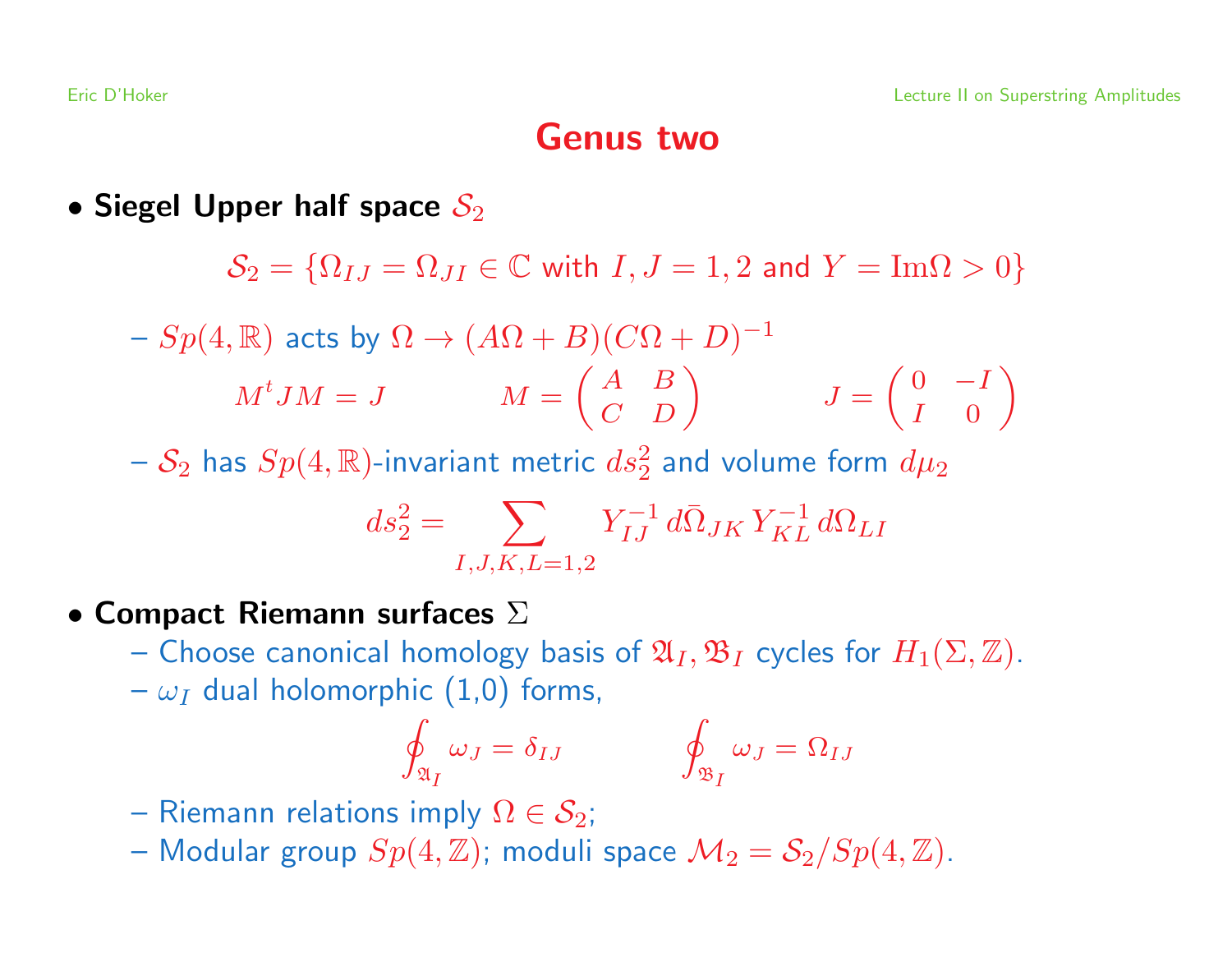### Genus-two Type II four-graviton amplitude

• Type II four-graviton amplitude (ED, Phong  $2001 - 2005$ )

$$
\mathcal{A}^{(2)}(\varepsilon_i, \tilde{\varepsilon}_i, k_i) = g_s^2 \mathcal{K} \tilde{\mathcal{K}} \int_{\mathcal{M}_2} d\mu_2 \mathcal{B}^{(2)}(s_{ij}|\Omega)
$$
  

$$
\mathcal{B}^{(2)}(s_{ij}|\Omega) = \int_{\Sigma^4} \frac{\mathcal{Y} \wedge \bar{\mathcal{Y}}}{(\det \operatorname{Im} \Omega)^2} \exp \left( \sum_{i < j} s_{ij} G(z_i, z_j|\Omega) \right)
$$

 $-G(z_i, z_j)$  is the genus-two scalar Green function;  $-\Delta(z_i, z_j)$  is a bi-holomorphic form independent of  $s, t, u$ .  $\Delta(z, w) = \omega_1(z) \wedge \omega_2(w) - \omega_2(z) \wedge \omega_1(w)$  $\mathcal{Y} = (t - u)\Delta(z_1, z_2) \wedge \Delta(z_3, z_4) + (s - t)\Delta(z_1, z_3) \wedge \Delta(z_4, z_2)$  $+(u-s)\Delta(z_1, z_4) \wedge \Delta(z_2, z_3)$ 

– reproduced (with fermions) in pure spinor formulation (Berkovits, Mafra 2005)

#### • Singularity structure

- For fixed  $\Omega$  integrations over  $\Sigma$  produce poles in  ${\cal B}$  at positive integers  $s_{ij}$ .
- The integral over  $\Omega$  requires analytic continuation beyond  $\mathrm{Re}(s_{ij})=0.$
- Branch cuts in  $s_{ij}$  starting at integers produced from  $\Omega_{11}, \Omega_{22} \rightarrow i \infty$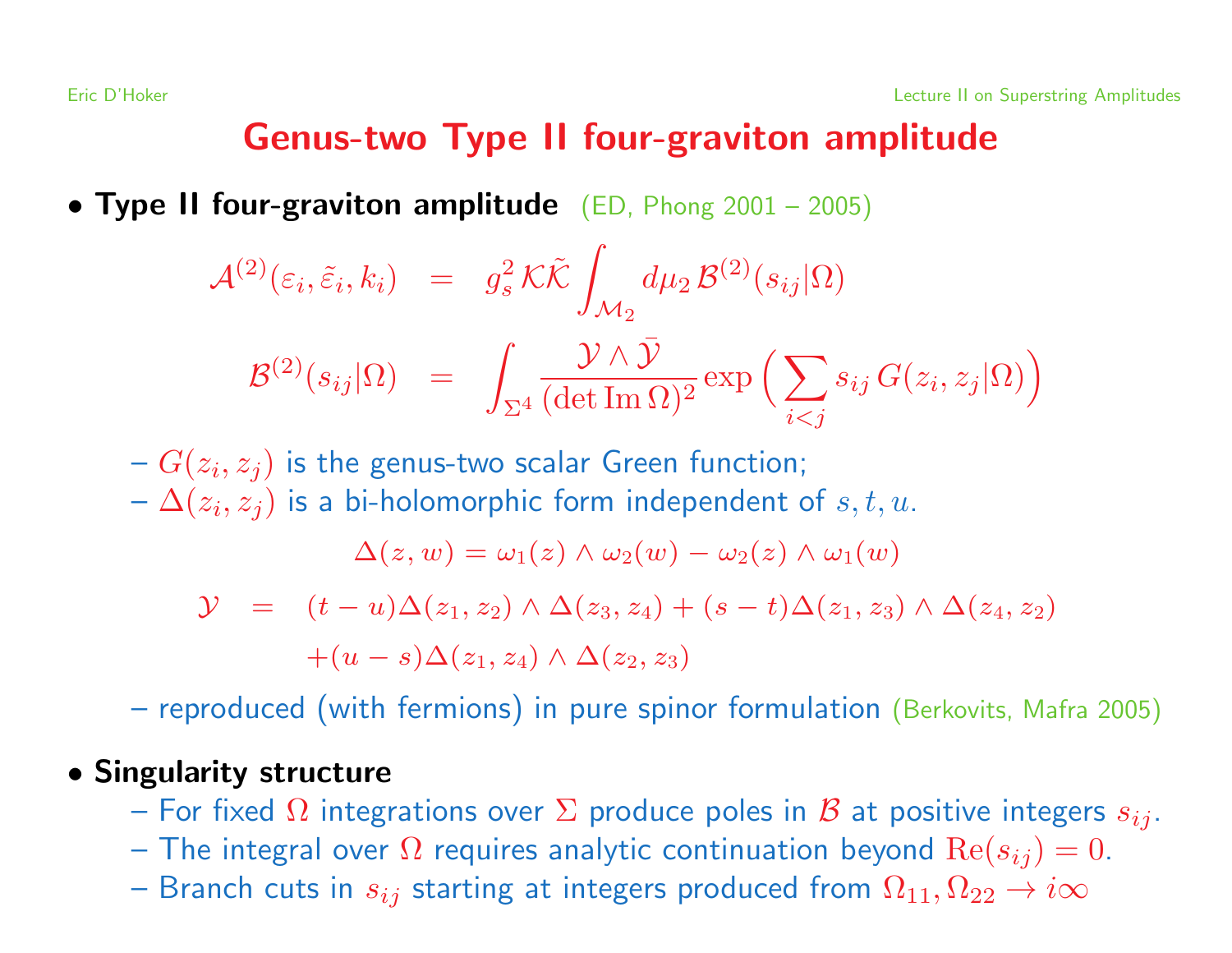## Genus-two Heterotic four-graviton amplitude

• Heterotic four NS boson amplitude at genus 2 (ED, Phong 2005)

$$
\mathcal{A}_{\mathcal{O}}^{(2)}(\varepsilon_{i}, \tilde{\varepsilon}_{i}, k_{i}) = g_{s}^{2} \mathcal{K} \int_{\mathcal{M}_{2}} d\mu_{2} \mathcal{B}_{\mathcal{O}}^{(2)}(\tilde{\varepsilon}_{i}, k_{i}|\Omega)
$$
  

$$
\mathcal{B}_{\mathcal{O}}^{(2)}(\tilde{\varepsilon}_{i}, k_{i}|\Omega) = \int_{\Sigma^{4}} \frac{\mathcal{Y} \wedge \overline{\mathcal{W}_{\mathcal{O}}(\tilde{\varepsilon}_{i}, k_{i})}}{(\det \text{Im}\Omega)^{2} \overline{\Psi_{10}(\Omega)}} \exp \left(\sum_{i < j} s_{ij} \, G(z_{i}, z_{j})\right)
$$

 $-\Psi_{10}(\Omega)$  is the Igusa cusp form.

- Dependence of the operator  $\mathcal O$  on the channel:
	- $\star$  4 gravitons  $\mathcal{R}^4$
	- $\star$  2 gravitons + 2 gauge bosons  $\mathcal{R}^2$ tr $(\mathcal{F}^2)$ ;
	- $\star$  4 gauge bosons  $(\text{tr} \mathcal{F}^2)^2$
	- $\star$  4 gauge bosons  $\text{tr}(\mathcal{F}^4)$
	- For example,

$$
\mathcal{W}_{\mathcal{R}^4}(\tilde{\varepsilon}_i, k_i) = \frac{\langle \prod_{i=1}^4 \tilde{\varepsilon}_i \cdot \bar{\partial} \tilde{x}(z_i) e^{ik_i \cdot \tilde{x}(z_i)} \rangle}{\langle \prod_{i=1}^4 e^{ik_i \cdot \tilde{x}(z_i)} \rangle}
$$

– Gauge parts are obtained by the correlators of the current  $(0, 1)$ -forms.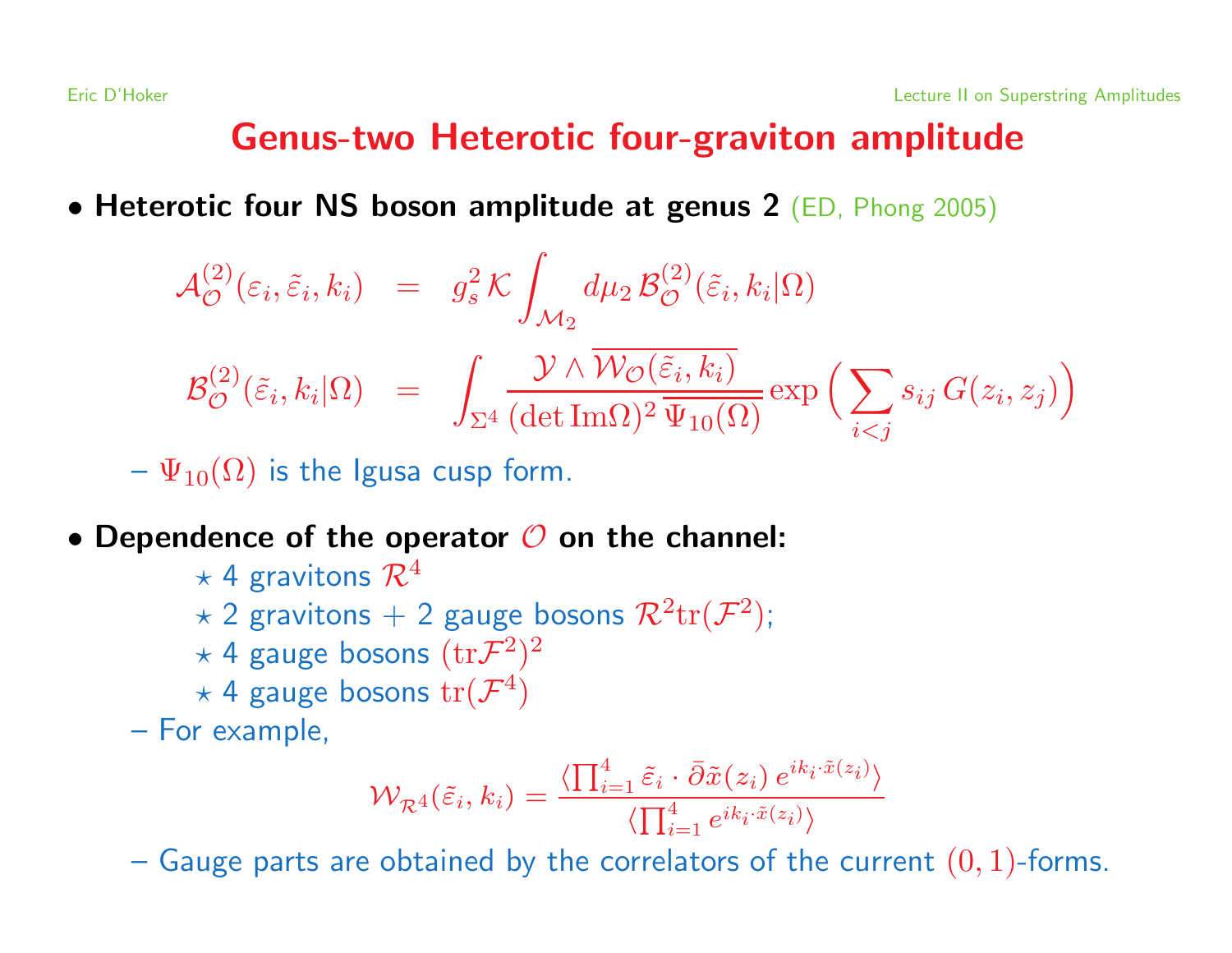# Singularities in the projection  $\overline{\mathfrak{M}}_2 \to \overline{\mathcal{M}}_2$

• Projection  $\mathfrak{M}_2 \rightarrow \mathcal{M}_2$  is holó, but integration extends to boundary

– are there singularities in the projection  $\overline{\mathfrak{M}}_2 \to \overline{\mathcal{M}}_2$  ?

$$
\Omega = \begin{pmatrix} \tau & u \\ u & \sigma \end{pmatrix} \qquad \begin{array}{c} u \to 0 \\ \sigma \to i\infty \end{array} \qquad \begin{array}{c} \text{separating node} \\ \text{non-separating node} \end{array}
$$

 $-$  Key ingredient in  $\hat{\Omega}$  is the Szegö kernel

$$
S_{\delta}(z, w | \Omega) = \frac{\vartheta[\delta](z - w | \Omega)}{\vartheta[\delta](0 | \Omega) E(z, w)}
$$

- As  $u \to 0$  we have  $\vartheta[\delta](0|\Omega) \to \vartheta[\delta_1](0|\tau) \vartheta[\delta_2](0|\tau)$
- Even  $\delta=[\delta_1,\delta_2]$  with  $\delta_1,\delta_2$  odd produces a singularity in  $S_\delta$  and  $\hat\Omega$

#### • Physical effects

- singularity killed by  $\psi$ -zero modes in  $\mathbb{R}^{10}$  (space-time susy)
- contribution when susy is broken by radiative corrections (Witten 2013)
- Two-loop vacuum energy in Heterotic strings on CY orbifold  $\mathbb{C}^3/\mathbb{Z}_2 \times \mathbb{Z}_2$ 
	- $\star$  is zero for  $E_8 \times E_8 \to E_6 \times E_8$  with unbroken susy
	- $\star$  non-zero for  $\text{Spin}(32)/\mathbb{Z}_2 \to SO(26) \times U(1)$  with broken susy

(Atick, Dixon, Sen 1988; Dine, Seiberg, Witten; ED, Phong 2013; Berkovits, Witten 2014)